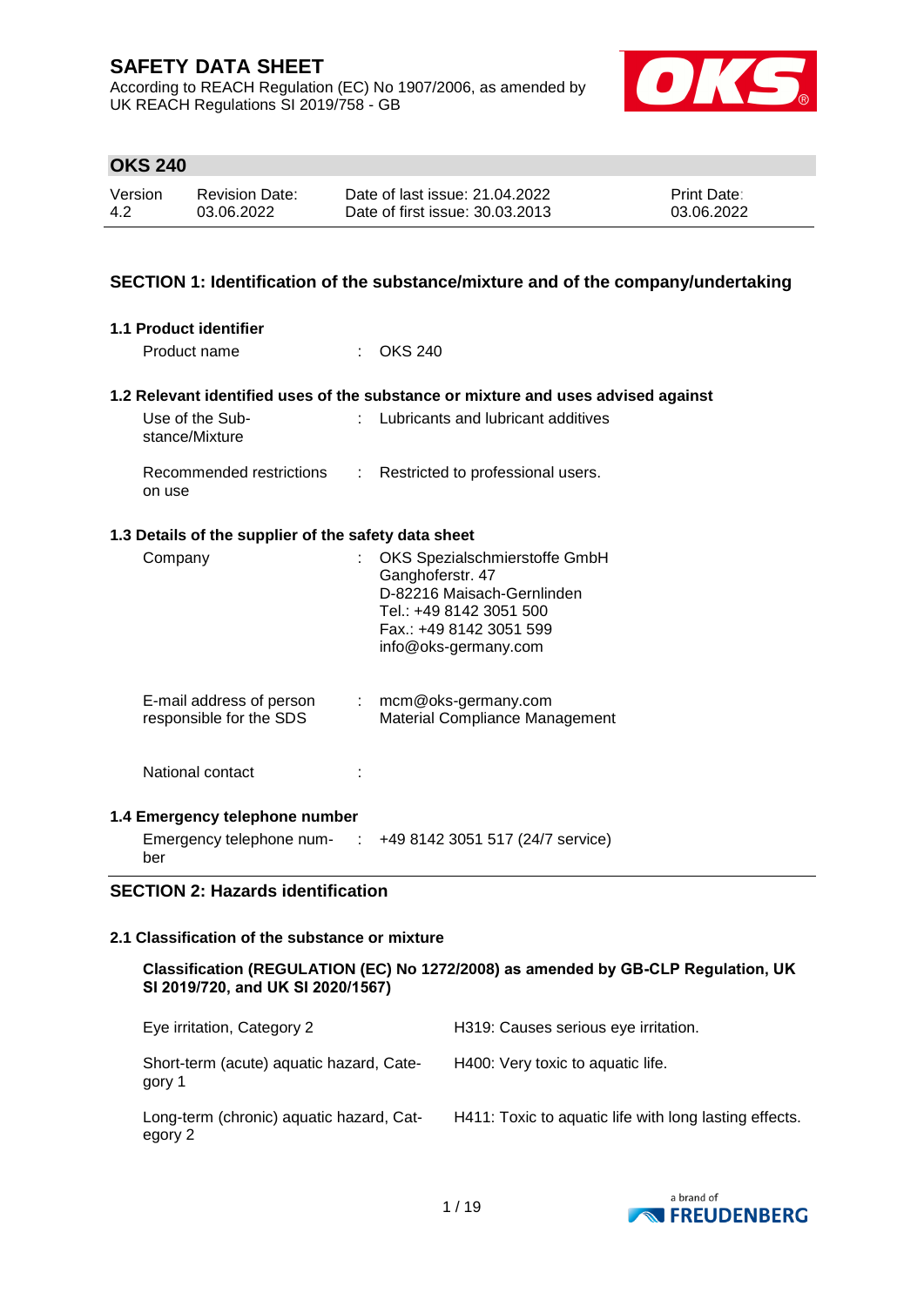According to REACH Regulation (EC) No 1907/2006, as amended by UK REACH Regulations SI 2019/758 - GB



# **OKS 240**

| Version | <b>Revision Date:</b> | Date of last issue: 21.04.2022  | <b>Print Date:</b> |
|---------|-----------------------|---------------------------------|--------------------|
| -4.2    | 03.06.2022            | Date of first issue: 30.03.2013 | 03.06.2022         |

#### **2.2 Label elements**

**Labelling (REGULATION (EC) No 1272/2008) as amended by GB-CLP Regulation, UK SI 2019/720, and UK SI 2020/1567)**

| Hazard pictograms        |                                                                    |                                                                                                                                                                                                                                                      |
|--------------------------|--------------------------------------------------------------------|------------------------------------------------------------------------------------------------------------------------------------------------------------------------------------------------------------------------------------------------------|
| Signal word              | Warning                                                            |                                                                                                                                                                                                                                                      |
| <b>Hazard statements</b> | H319<br>H410                                                       | Causes serious eye irritation.<br>Very toxic to aquatic life with long lasting<br>effects.                                                                                                                                                           |
| Precautionary statements | <b>Prevention:</b><br>P <sub>264</sub><br>P273<br>P <sub>280</sub> | Wash skin thoroughly after handling.<br>Avoid release to the environment.<br>Wear eye protection/face protection.                                                                                                                                    |
|                          | Response:<br>$P337 + P313$<br>P391                                 | P305 + P351 + P338 IF IN EYES: Rinse cautiously with wa-<br>ter for several minutes. Remove contact<br>lenses, if present and easy to do. Continue<br>rinsing.<br>If eye irritation persists: Get medical advice/<br>attention.<br>Collect spillage. |

#### **2.3 Other hazards**

This substance/mixture contains no components considered to be either persistent, bioaccumulative and toxic (PBT), or very persistent and very bioaccumulative (vPvB) at levels of 0.1% or higher.

#### **SECTION 3: Composition/information on ingredients**

#### **3.2 Mixtures**

Chemical nature : Synthetic hydrocarbon oil Metal powder solid lubricant

#### **Components**

| Chemical name | CAS-No. | Classification | specific concen- | Concentration |
|---------------|---------|----------------|------------------|---------------|
|               | EC-No.  |                | tration limit    | (% w/w)       |

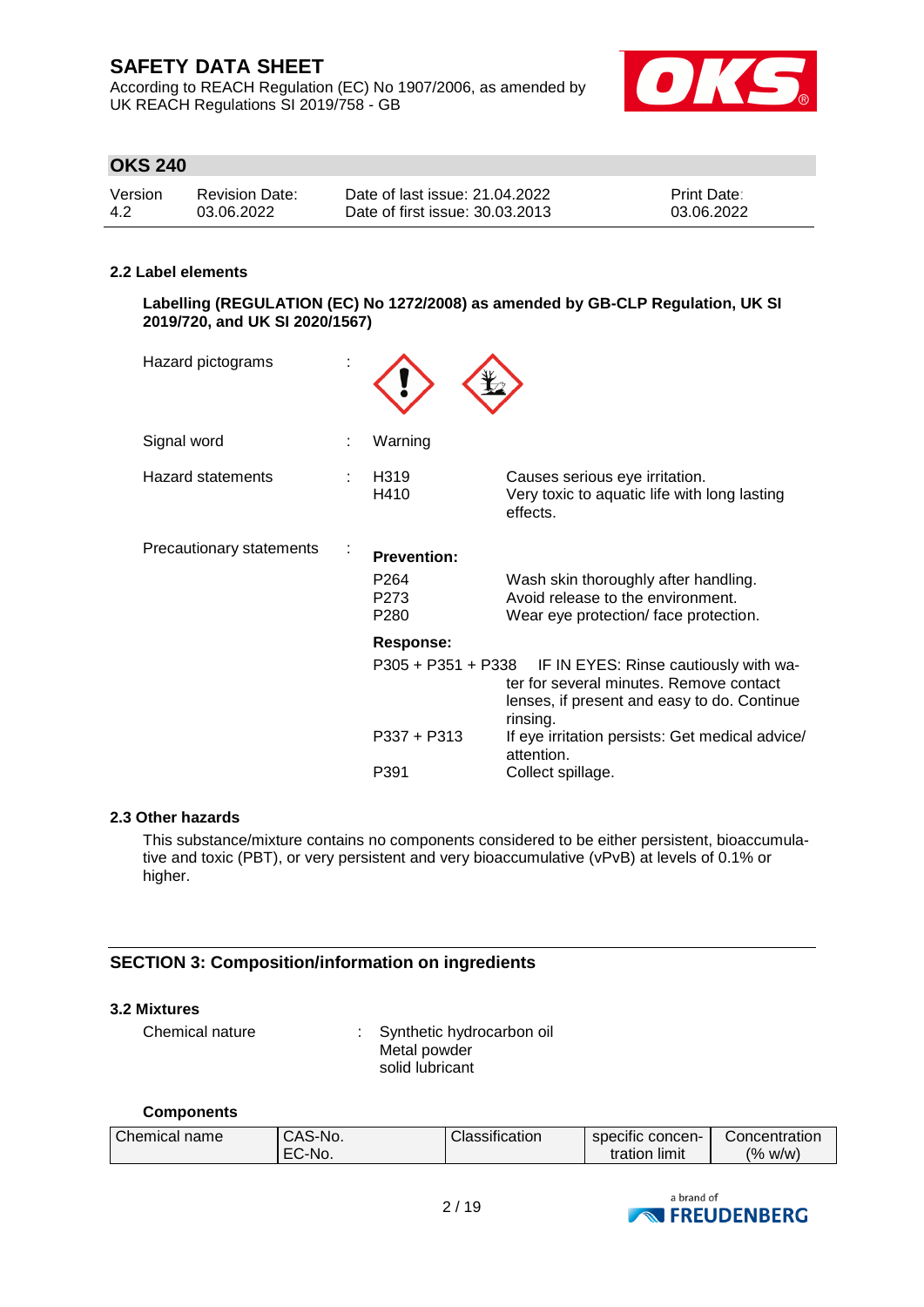According to REACH Regulation (EC) No 1907/2006, as amended by UK REACH Regulations SI 2019/758 - GB



### **OKS 240**

Version 4.2 Revision Date: 03.06.2022

Date of last issue: 21.04.2022 Date of first issue: 30.03.2013 Print Date: 03.06.2022

|                                              | Index-No.<br><b>Registration number</b> |                                                           | M-Factor<br><b>Notes</b><br>Acute toxicity<br>estimate |               |
|----------------------------------------------|-----------------------------------------|-----------------------------------------------------------|--------------------------------------------------------|---------------|
| copper                                       | 7440-50-8<br>231-159-6                  | Acute Tox.4; H302<br>Eye Irrit.2; H319<br>Aquatic Acute1; | M-Factor: 10/1                                         | $>= 10 - 20$  |
|                                              | 029-019-01-X                            | H400<br>Aquatic Chronic1;<br>H410                         |                                                        |               |
| Substances with a workplace exposure limit : |                                         |                                                           |                                                        |               |
| tin                                          | 7440-31-5<br>231-141-8                  | Not classified                                            |                                                        | $>= 1 - < 10$ |
| molybdenum disul-<br>phide                   | 1317-33-5<br>215-263-9                  | Not classified                                            |                                                        | $>= 1 - 10$   |

For explanation of abbreviations see section 16.

### **SECTION 4: First aid measures**

### **4.1 Description of first aid measures**

| If inhaled              | : Remove person to fresh air. If signs/symptoms continue, get<br>medical attention.<br>Keep patient warm and at rest.<br>If unconscious, place in recovery position and seek medical<br>advice.<br>Keep respiratory tract clear.<br>If breathing is irregular or stopped, administer artificial respira-<br>tion. |
|-------------------------|-------------------------------------------------------------------------------------------------------------------------------------------------------------------------------------------------------------------------------------------------------------------------------------------------------------------|
| In case of skin contact | : Take off all contaminated clothing immediately.<br>Wash off immediately with soap and plenty of water.<br>Get medical attention immediately if irritation develops and<br>persists.<br>Wash clothing before reuse.<br>Thoroughly clean shoes before reuse.                                                      |
| In case of eye contact  | : Rinse immediately with plenty of water, also under the eyelids,<br>for at least 10 minutes.<br>Seek medical advice.                                                                                                                                                                                             |

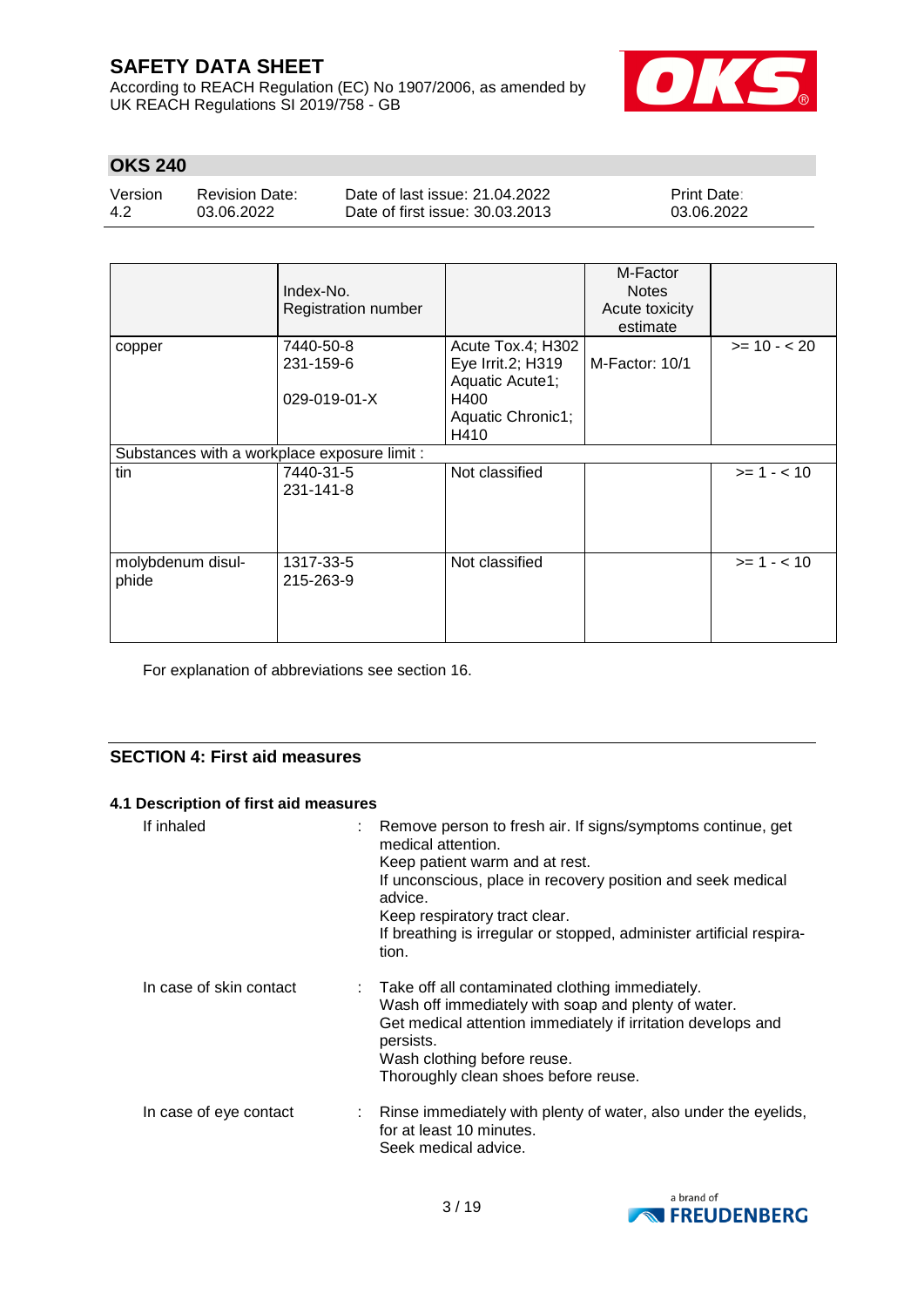According to REACH Regulation (EC) No 1907/2006, as amended by UK REACH Regulations SI 2019/758 - GB



### **OKS 240**

| Version<br>4.2 | <b>Revision Date:</b><br>03.06.2022 | Date of last issue: 21.04.2022<br>Date of first issue: 30.03.2013                                                                                                                                       | <b>Print Date:</b><br>03.06.2022 |  |  |
|----------------|-------------------------------------|---------------------------------------------------------------------------------------------------------------------------------------------------------------------------------------------------------|----------------------------------|--|--|
| If swallowed   |                                     | $\therefore$ Move the victim to fresh air.<br>If unconscious, place in recovery position and seek medical<br>advice.<br>Keep respiratory tract clear.<br>Do not induce vomiting without medical advice. |                                  |  |  |
|                |                                     | Never give anything by mouth to an unconscious person.                                                                                                                                                  |                                  |  |  |
|                |                                     | 4.2 Most important symptoms and effects, both acute and delayed                                                                                                                                         |                                  |  |  |
| Symptoms       |                                     | : No information available.                                                                                                                                                                             |                                  |  |  |
| <b>Risks</b>   |                                     | None known.                                                                                                                                                                                             |                                  |  |  |
|                |                                     | 4.3 Indication of any immediate medical attention and special treatment needed                                                                                                                          |                                  |  |  |
| Treatment      |                                     | No information available.                                                                                                                                                                               |                                  |  |  |

# **SECTION 5: Firefighting measures**

#### **5.1 Extinguishing media**

| Suitable extinguishing media                          | - 11 | Use water spray, alcohol-resistant foam, dry chemical or car-<br>bon dioxide. |
|-------------------------------------------------------|------|-------------------------------------------------------------------------------|
| Unsuitable extinguishing<br>media                     |      | : High volume water jet                                                       |
| Paaaial hazarda arioing fram the cubetanee ar mivture |      |                                                                               |

### **5.2 Special hazards arising from the substance or mixture**

| Hazardous combustion prod- : Carbon oxides |                       |
|--------------------------------------------|-----------------------|
| ucts                                       | Nitrogen oxides (NOx) |
|                                            | Sulphur oxides        |
|                                            | Oxides of phosphorus  |
|                                            | Metal oxides          |

#### **5.3 Advice for firefighters**

| Special protective equipment :<br>for firefighters | In the event of fire, wear self-contained breathing apparatus.<br>Use personal protective equipment. Exposure to decomposi-<br>tion products may be a hazard to health. |
|----------------------------------------------------|-------------------------------------------------------------------------------------------------------------------------------------------------------------------------|
| Further information                                | Standard procedure for chemical fires.<br>Collect contaminated fire extinguishing water separately. This<br>must not be discharged into drains.                         |

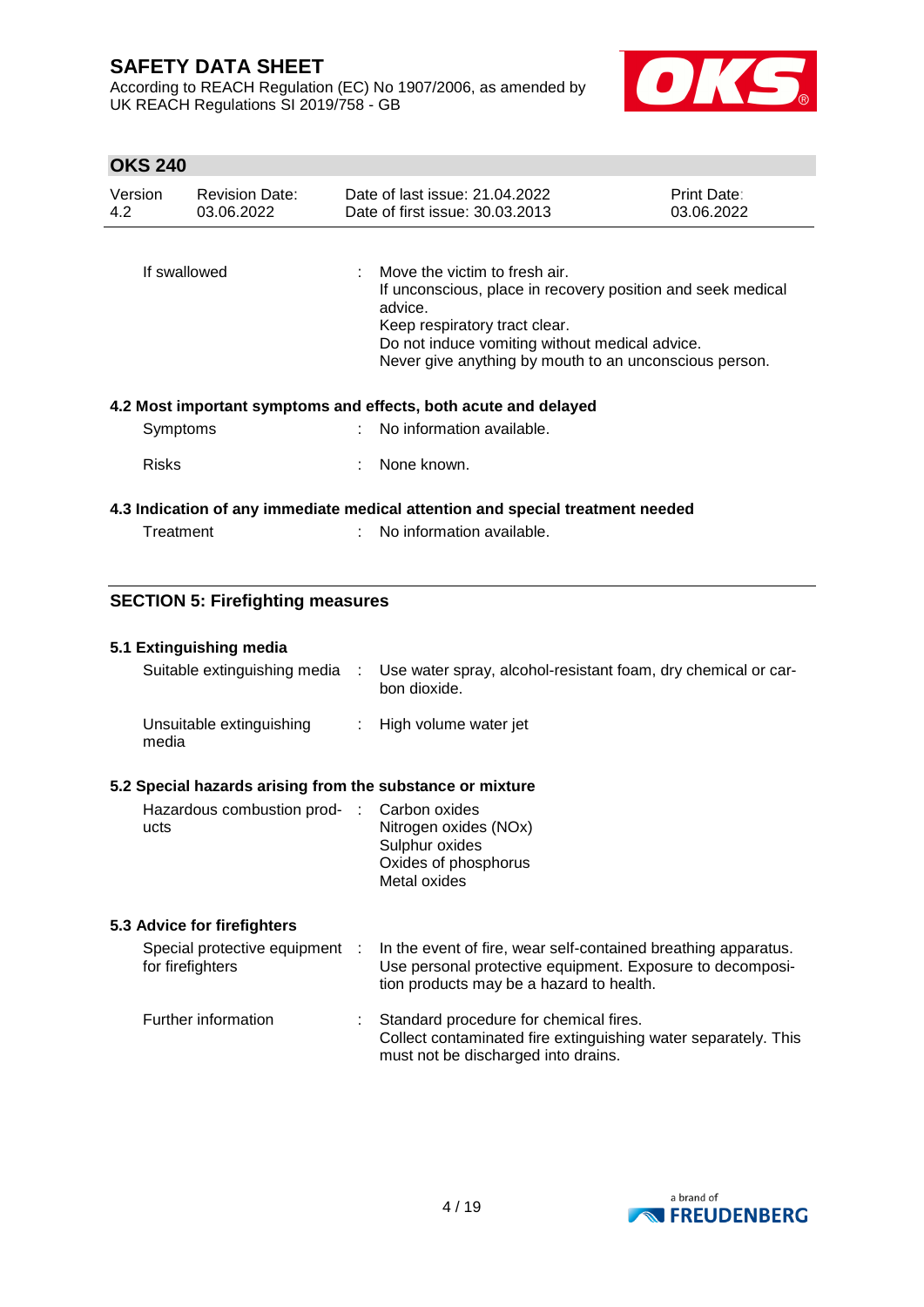According to REACH Regulation (EC) No 1907/2006, as amended by UK REACH Regulations SI 2019/758 - GB



### **OKS 240**

| Version | Revision Date: | Date of last issue: 21.04.2022  | <b>Print Date:</b> |
|---------|----------------|---------------------------------|--------------------|
| -4.2    | 03.06.2022     | Date of first issue: 30.03.2013 | 03.06.2022         |

### **SECTION 6: Accidental release measures**

#### **6.1 Personal precautions, protective equipment and emergency procedures**

| Personal precautions | Evacuate personnel to safe areas.                            |
|----------------------|--------------------------------------------------------------|
|                      | Use the indicated respiratory protection if the occupational |
|                      | exposure limit is exceeded and/or in case of product release |
|                      | (dust).                                                      |
|                      | Do not breathe vapours, aerosols.                            |
|                      | Refer to protective measures listed in sections 7 and 8.     |
|                      |                                                              |

#### **6.2 Environmental precautions**

| Environmental precautions | : Do not allow contact with soil, surface or ground water.    |
|---------------------------|---------------------------------------------------------------|
|                           | If the product contaminates rivers and lakes or drains inform |
|                           | respective authorities.                                       |

#### **6.3 Methods and material for containment and cleaning up**

| Methods for cleaning up | Clean up promptly by sweeping or vacuum.          |  |
|-------------------------|---------------------------------------------------|--|
|                         | Keep in suitable, closed containers for disposal. |  |

#### **6.4 Reference to other sections**

For personal protection see section 8.

### **SECTION 7: Handling and storage**

#### **7.1 Precautions for safe handling**

| Advice on safe handling | : Avoid contact with skin and eyes.<br>For personal protection see section 8.<br>Smoking, eating and drinking should be prohibited in the ap-<br>plication area.<br>Wash hands and face before breaks and immediately after<br>handling the product.<br>Do not get in eyes or mouth or on skin.<br>Do not get on skin or clothing.<br>Do not ingest.<br>Do not repack.<br>These safety instructions also apply to empty packaging which<br>may still contain product residues.<br>Keep container closed when not in use. |
|-------------------------|--------------------------------------------------------------------------------------------------------------------------------------------------------------------------------------------------------------------------------------------------------------------------------------------------------------------------------------------------------------------------------------------------------------------------------------------------------------------------------------------------------------------------|
| Hygiene measures        | Wash face, hands and any exposed skin thoroughly after<br>handling.                                                                                                                                                                                                                                                                                                                                                                                                                                                      |

#### **7.2 Conditions for safe storage, including any incompatibilities**

| Requirements for storage | Store in original container. Keep container closed when not in |
|--------------------------|----------------------------------------------------------------|
| areas and containers     | use. Keep in a dry, cool and well-ventilated place. Containers |

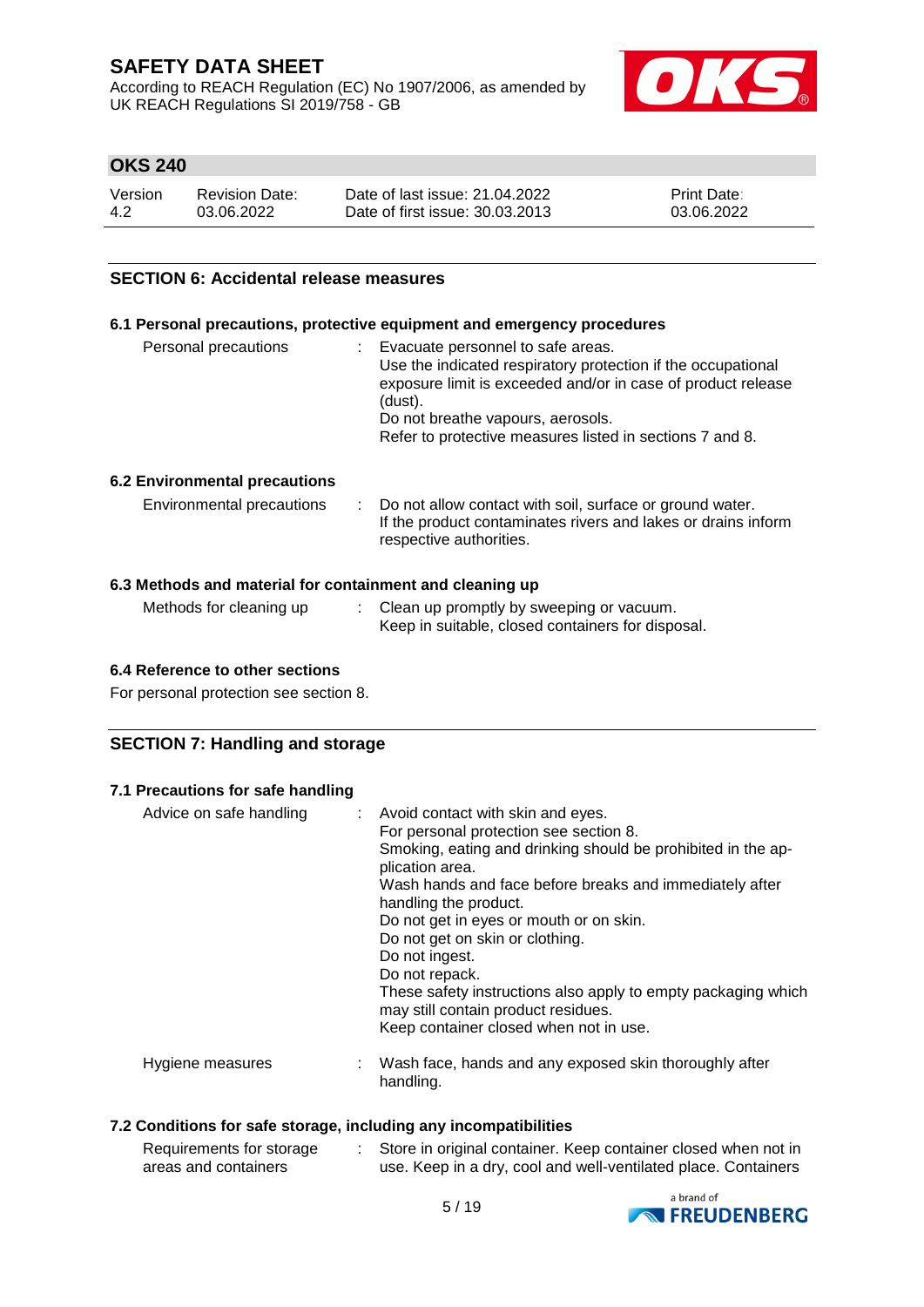According to REACH Regulation (EC) No 1907/2006, as amended by UK REACH Regulations SI 2019/758 - GB



### **OKS 240**

| Version<br>4.2 | <b>Revision Date:</b><br>03.06.2022        | Date of last issue: 21.04.2022<br>Date of first issue: 30.03.2013                                                                                                                          | <b>Print Date:</b><br>03.06.2022 |
|----------------|--------------------------------------------|--------------------------------------------------------------------------------------------------------------------------------------------------------------------------------------------|----------------------------------|
|                |                                            | which are opened must be carefully resealed and kept upright<br>to prevent leakage. Store in accordance with the particular<br>national regulations. Keep in properly labelled containers. |                                  |
|                | 7.3 Specific end use(s)<br>Specific use(s) | Specific instructions for handling, not required.                                                                                                                                          |                                  |

### **SECTION 8: Exposure controls/personal protection**

#### **8.1 Control parameters**

#### **Occupational Exposure Limits**

| Components                 | CAS-No.   | Value type (Form<br>of exposure) | Control parameters             | <b>Basis</b>                                   |
|----------------------------|-----------|----------------------------------|--------------------------------|------------------------------------------------|
| copper                     | 7440-50-8 | TWA (Fumes)                      | $0.2$ mg/m $3$<br>(Copper)     | GB EH40GB<br><b>EH40</b><br>$(2020 - 01 - 01)$ |
|                            |           | TWA (Dusts and<br>mists)         | 1 $mg/m3$<br>(Copper)          | GB EH40GB<br><b>EH40</b><br>(2020-01-01)       |
|                            |           | STEL (Dusts and<br>mists)        | $2$ mg/m $3$<br>(Copper)       | GB EH40GB<br><b>EH40</b><br>$(2020-01-01)$     |
| tin                        | 7440-31-5 | <b>TWA</b>                       | $2$ mg/m $3$<br>(Tin)          | GB EH40GB<br><b>EH40</b><br>(2005-04-06)       |
|                            |           | <b>STEL</b>                      | 4 mg/m $\overline{3}$<br>(Tin) | GB EH40GB<br><b>EH40</b><br>$(2005 - 04 - 06)$ |
|                            |           | <b>TWA</b>                       | $2$ mg/m $3$<br>(Tin)          | 91/322/EEC9<br>1/322/EEC<br>$(1991 - 07 - 05)$ |
|                            |           | Further information: Indicative  |                                |                                                |
| molybdenum di-<br>sulphide | 1317-33-5 | <b>TWA</b>                       | $10$ mg/m $3$<br>(Molybdenum)  | GB EH40GB<br>EH40<br>$(2005 - 04 - 06)$        |
|                            |           | <b>STEL</b>                      | 20 mg/m3<br>(Molybdenum)       | GB EH40GB<br>EH40<br>(2005-04-06)              |

#### **Derived No Effect Level (DNEL):**

| Substance name                                             | End Use        | Exposure routes | Potential health ef-          | Value              |
|------------------------------------------------------------|----------------|-----------------|-------------------------------|--------------------|
|                                                            |                |                 | fects                         |                    |
| Benzene, mono-C10-<br>13-alkyl derivs., distn.<br>residues | <b>Workers</b> | Inhalation      | Long-term systemic<br>effects | $3.2 \text{ mg/m}$ |

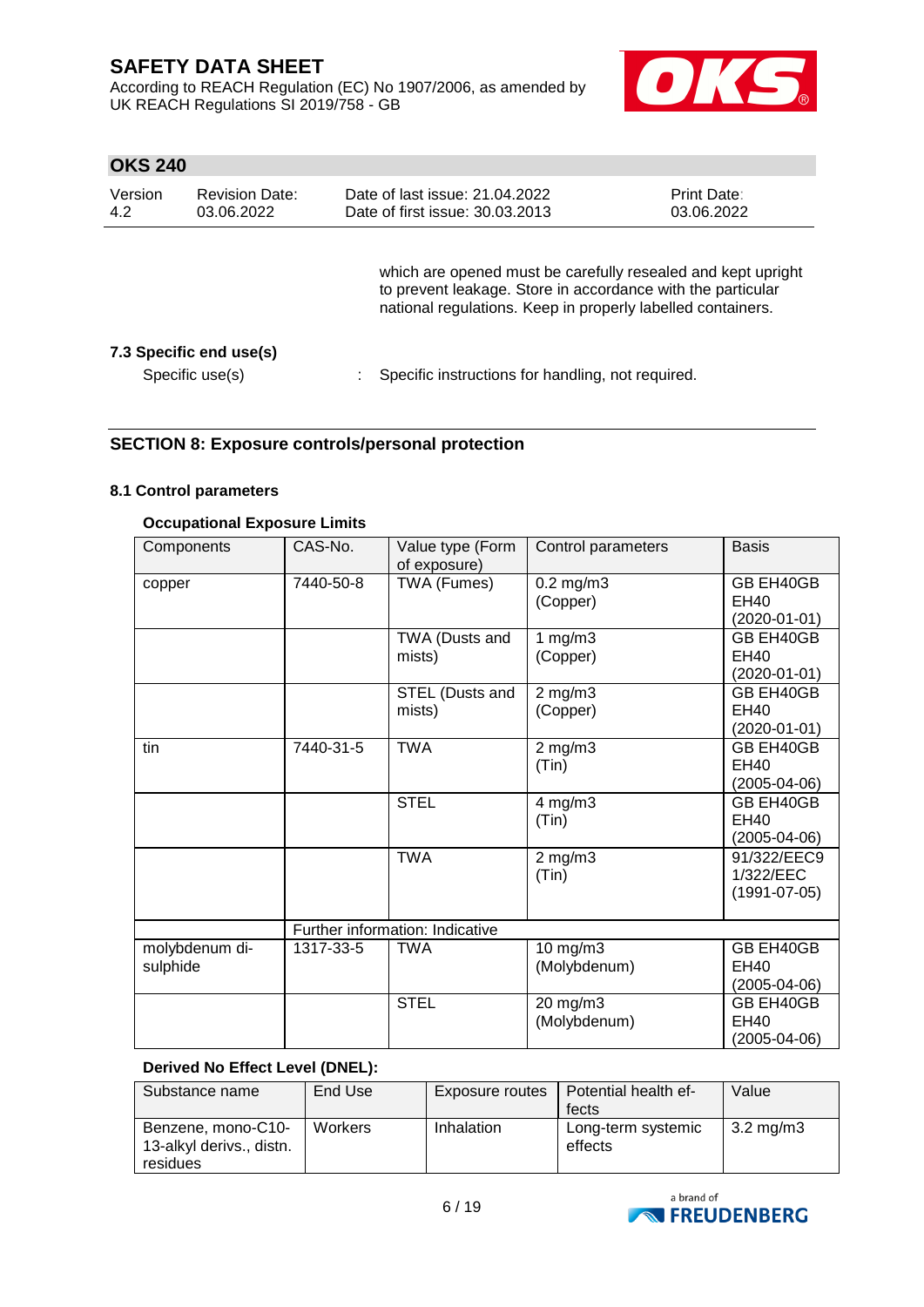According to REACH Regulation (EC) No 1907/2006, as amended by UK REACH Regulations SI 2019/758 - GB



### **OKS 240**

| Version | Revision Date: | Date of last issue: 21.04.2022  | <b>Print Date:</b> |
|---------|----------------|---------------------------------|--------------------|
| 4.2     | 03.06.2022     | Date of first issue: 30.03.2013 | 03.06.2022         |

|                                                        | Workers | Skin contact                                              | Long-term systemic<br>effects | $4.3$ mg/kg<br>bw/day |
|--------------------------------------------------------|---------|-----------------------------------------------------------|-------------------------------|-----------------------|
| <b>Predicted No Effect Concentration (PNEC):</b>       |         |                                                           |                               |                       |
| Substance name                                         |         | <b>Environmental Compartment</b>                          |                               | Value                 |
| Benzene, mono-C10-13-alkyl<br>derivs., distn. residues |         | Fresh water                                               |                               | $0.001$ mg/l          |
|                                                        |         | Intermittent use/release                                  |                               | $0.001$ mg/l          |
|                                                        |         | Marine water                                              |                               | $0 \text{ mg/l}$      |
|                                                        |         | Microbiological Activity in Sewage Treat-<br>ment Systems |                               | $2 \text{ mg/l}$      |
|                                                        |         | Fresh water sediment                                      |                               | 1.65 mg/kg            |
|                                                        |         | Marine sediment                                           |                               | $0.165$ mg/kg         |
|                                                        |         | Soil                                                      |                               | $0.329$ mg/kg         |

#### **8.2 Exposure controls**

| <b>Engineering measures</b><br>none                                   |  |                                                                                                                                                                                                                            |  |  |  |  |  |  |
|-----------------------------------------------------------------------|--|----------------------------------------------------------------------------------------------------------------------------------------------------------------------------------------------------------------------------|--|--|--|--|--|--|
| Personal protective equipment                                         |  |                                                                                                                                                                                                                            |  |  |  |  |  |  |
| Eye protection                                                        |  | Safety glasses with side-shields                                                                                                                                                                                           |  |  |  |  |  |  |
| Hand protection<br>Material<br>Break through time<br>Protective index |  | butyl-rubber<br>$> 10$ min<br>Class 1                                                                                                                                                                                      |  |  |  |  |  |  |
| <b>Remarks</b>                                                        |  | For prolonged or repeated contact use protective gloves. The<br>break through time depends amongst other things on the<br>material, the thickness and the type of glove and therefore<br>has to be measured for each case. |  |  |  |  |  |  |
| Skin and body protection                                              |  | Choose body protection in relation to its type, to the concen-<br>tration and amount of dangerous substances, and to the spe-<br>cific work-place.                                                                         |  |  |  |  |  |  |
| Respiratory protection                                                |  | Not required; except in case of aerosol formation.                                                                                                                                                                         |  |  |  |  |  |  |
| Filter type                                                           |  | Filter type A-P                                                                                                                                                                                                            |  |  |  |  |  |  |
| Protective measures                                                   |  | The type of protective equipment must be selected according<br>to the concentration and amount of the dangerous substance<br>at the specific workplace.                                                                    |  |  |  |  |  |  |

### **SECTION 9: Physical and chemical properties**

### **9.1 Information on basic physical and chemical properties**

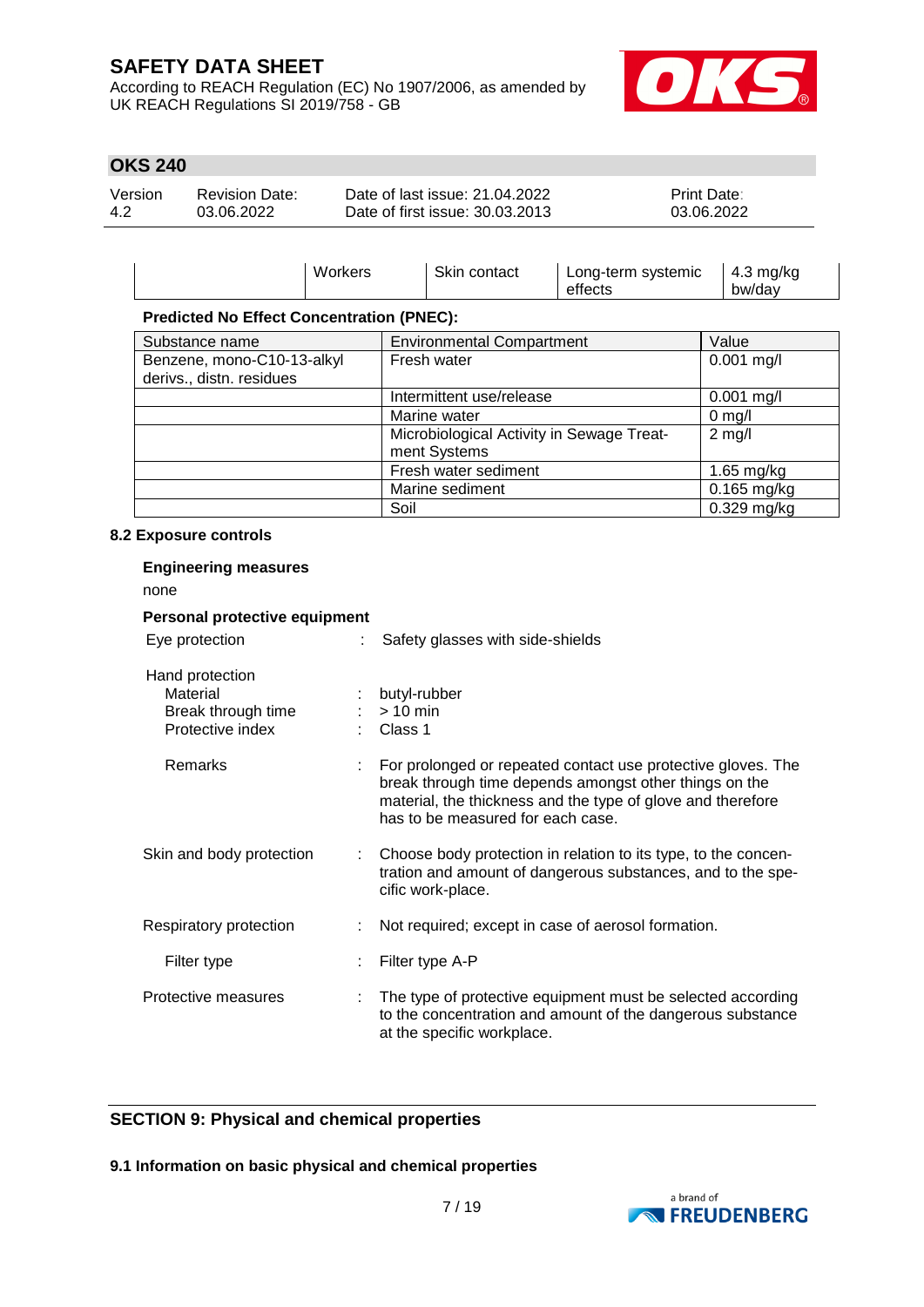According to REACH Regulation (EC) No 1907/2006, as amended by UK REACH Regulations SI 2019/758 - GB



| Version<br><b>Revision Date:</b><br>4.2<br>03.06.2022 |                     |                                                       | Date of last issue: 21.04.2022<br>Date of first issue: 30.03.2013 | Print Date:<br>03.06.2022                                               |  |
|-------------------------------------------------------|---------------------|-------------------------------------------------------|-------------------------------------------------------------------|-------------------------------------------------------------------------|--|
|                                                       |                     |                                                       |                                                                   |                                                                         |  |
|                                                       | Appearance          |                                                       | ÷                                                                 | paste                                                                   |  |
|                                                       | Colour              |                                                       |                                                                   | red brown                                                               |  |
|                                                       | Odour               |                                                       |                                                                   | characteristic                                                          |  |
|                                                       |                     | <b>Odour Threshold</b>                                |                                                                   | No data available                                                       |  |
|                                                       |                     |                                                       |                                                                   |                                                                         |  |
|                                                       | pH                  |                                                       | ÷                                                                 | Not applicable<br>substance/mixture is non-soluble (in water)           |  |
|                                                       |                     | Melting point/range                                   | ÷                                                                 | Not applicable                                                          |  |
|                                                       |                     | Boiling point/boiling range                           | ÷                                                                 | No data available                                                       |  |
|                                                       | Flash point         |                                                       |                                                                   | Not applicable                                                          |  |
|                                                       |                     | Evaporation rate                                      |                                                                   | No data available                                                       |  |
|                                                       |                     | Flammability (solid, gas)                             | ÷                                                                 | <b>Combustible Solids</b>                                               |  |
|                                                       |                     | Upper explosion limit / Upper<br>flammability limit   | $\mathbb{R}^n$                                                    | No data available                                                       |  |
|                                                       |                     | Lower explosion limit / Lower :<br>flammability limit |                                                                   | No data available                                                       |  |
|                                                       |                     | Vapour pressure                                       | ÷.                                                                | < $0.001$ hPa (20 °C)                                                   |  |
|                                                       |                     | Relative vapour density                               | ÷                                                                 | No data available                                                       |  |
|                                                       |                     | Relative density                                      |                                                                   | 1.50 $(20 °C)$<br>Reference substance: Water<br>The value is calculated |  |
|                                                       | Density             |                                                       | t                                                                 | 1.50 g/cm3<br>(20 °C)                                                   |  |
|                                                       | <b>Bulk density</b> |                                                       |                                                                   | No data available                                                       |  |
|                                                       | Solubility(ies)     | Water solubility                                      | ÷                                                                 | insoluble                                                               |  |
|                                                       |                     | Solubility in other solvents                          |                                                                   | : No data available                                                     |  |
|                                                       | octanol/water       | Partition coefficient: n-                             |                                                                   | No data available                                                       |  |

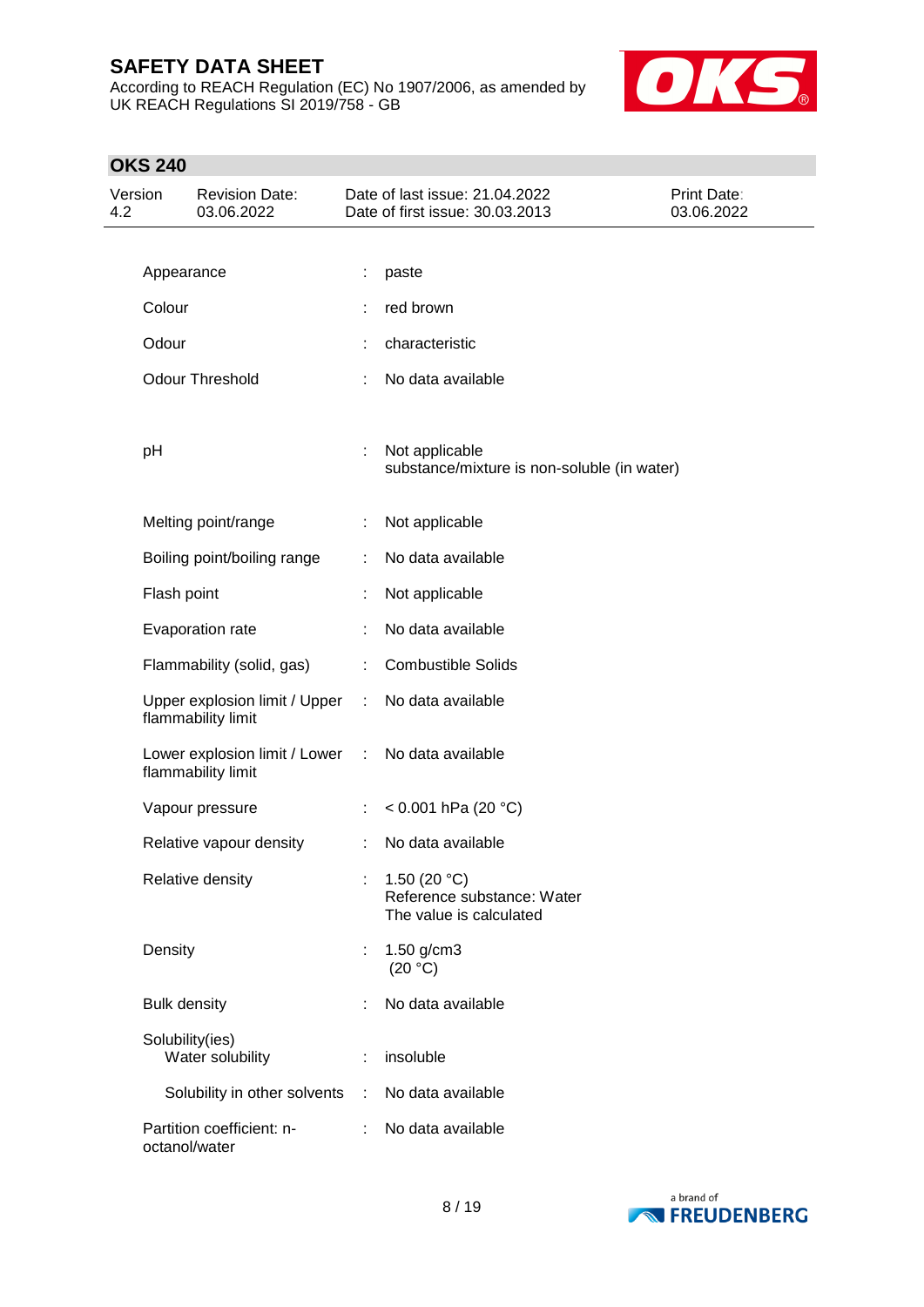According to REACH Regulation (EC) No 1907/2006, as amended by UK REACH Regulations SI 2019/758 - GB



### **OKS 240**

| Version<br><b>Revision Date:</b><br>03.06.2022<br>4.2 |               |                             | Date of last issue: 21.04.2022<br><b>Print Date:</b><br>Date of first issue: 30.03.2013<br>03.06.2022 |                         |  |
|-------------------------------------------------------|---------------|-----------------------------|-------------------------------------------------------------------------------------------------------|-------------------------|--|
|                                                       |               |                             |                                                                                                       |                         |  |
|                                                       |               | Auto-ignition temperature   | $\mathbb{R}^n$                                                                                        | No data available       |  |
|                                                       |               | Decomposition temperature   | $\mathbb{R}^n$                                                                                        | No data available       |  |
|                                                       | Viscosity     | Viscosity, dynamic          | ÷                                                                                                     | No data available       |  |
|                                                       |               | Viscosity, kinematic        | ÷                                                                                                     | Not applicable          |  |
|                                                       |               | <b>Explosive properties</b> | ÷                                                                                                     | Not explosive           |  |
|                                                       |               | Oxidizing properties        |                                                                                                       | No data available       |  |
|                                                       |               | 9.2 Other information       |                                                                                                       |                         |  |
|                                                       |               | Sublimation point           |                                                                                                       | No data available       |  |
|                                                       |               | Metal corrosion rate        |                                                                                                       | Not corrosive to metals |  |
|                                                       | Self-ignition |                             |                                                                                                       | No data available       |  |

### **SECTION 10: Stability and reactivity**

#### **10.1 Reactivity**

No hazards to be specially mentioned.

#### **10.2 Chemical stability**

Stable under normal conditions.

#### **10.3 Possibility of hazardous reactions**

| Hazardous reactions |  | No dangerous reaction known under conditions of normal use. |
|---------------------|--|-------------------------------------------------------------|
|---------------------|--|-------------------------------------------------------------|

### **10.4 Conditions to avoid**

Conditions to avoid : No conditions to be specially mentioned.

#### **10.5 Incompatible materials**

Materials to avoid : No materials to be especially mentioned.

### **10.6 Hazardous decomposition products**

No decomposition if stored and applied as directed.

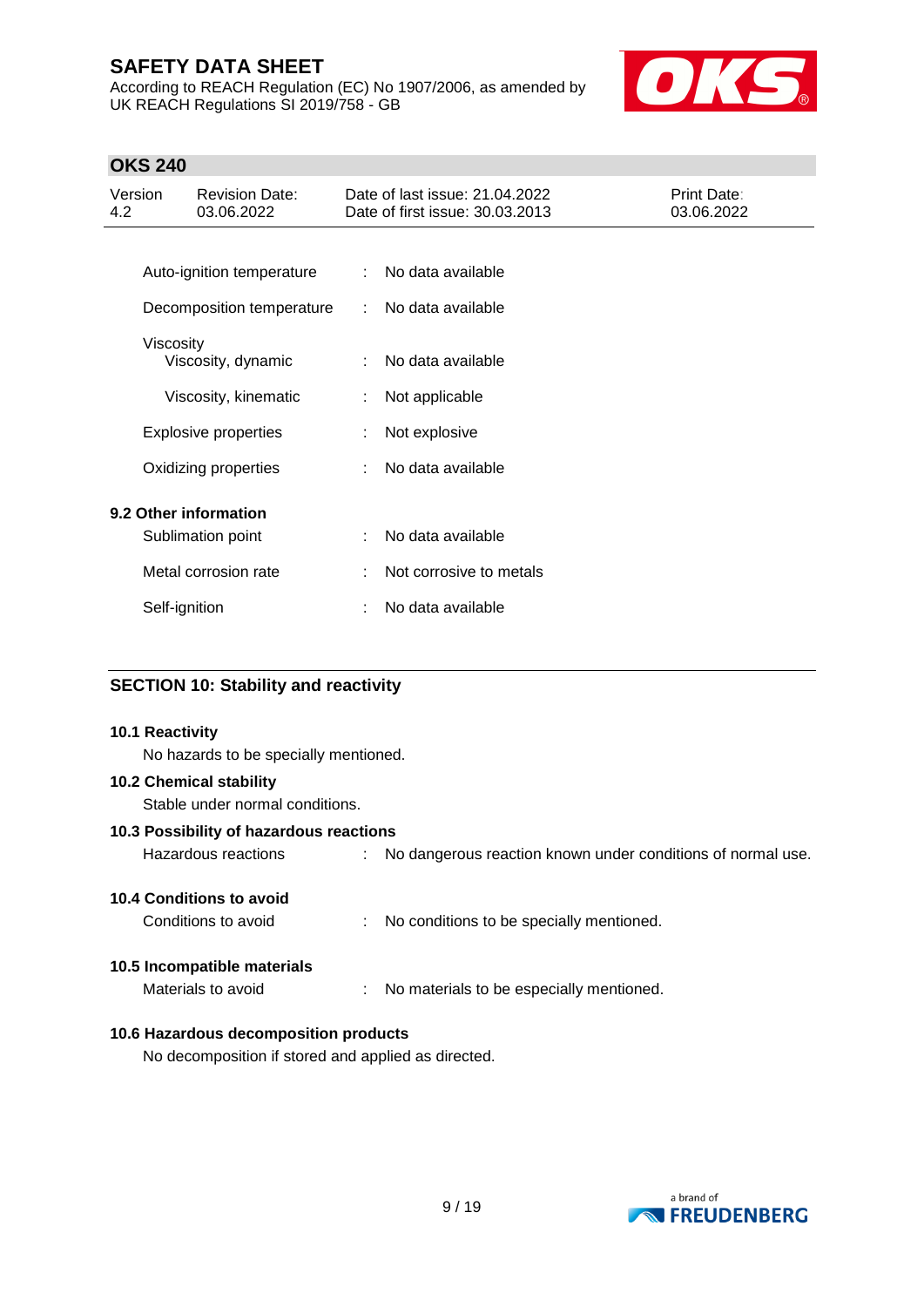According to REACH Regulation (EC) No 1907/2006, as amended by UK REACH Regulations SI 2019/758 - GB



### **OKS 240**

| Version | <b>Revision Date:</b> | Date of last issue: 21.04.2022  | <b>Print Date:</b> |
|---------|-----------------------|---------------------------------|--------------------|
| 4.2     | 03.06.2022            | Date of first issue: 30.03.2013 | 03.06.2022         |

### **SECTION 11: Toxicological information**

#### **11.1 Information on toxicological effects**

| <b>Acute toxicity</b>     |    |                                                                                                                                                                                                           |
|---------------------------|----|-----------------------------------------------------------------------------------------------------------------------------------------------------------------------------------------------------------|
| Product:                  |    |                                                                                                                                                                                                           |
| Acute oral toxicity       |    | : Acute toxicity estimate: $> 2,000$ mg/kg<br>Method: Calculation method                                                                                                                                  |
| Acute inhalation toxicity |    | : Remarks: This information is not available.                                                                                                                                                             |
| Acute dermal toxicity     |    | : Remarks: This information is not available.                                                                                                                                                             |
| Components:               |    |                                                                                                                                                                                                           |
| copper:                   |    |                                                                                                                                                                                                           |
| Acute oral toxicity       |    | : LD50 Oral (Rat): > 300 - 2,000 mg/kg<br>Assessment: The component/mixture is moderately toxic after<br>single ingestion.                                                                                |
| Acute dermal toxicity     |    | : LD50 (Rat, male and female): $> 2,000$ mg/kg<br>Assessment: The substance or mixture has no acute dermal<br>toxicity                                                                                    |
| tin:                      |    |                                                                                                                                                                                                           |
| Acute oral toxicity       |    | : LD50 (Rat): $> 2,000$ mg/kg<br>Method: OECD Test Guideline 423<br>GLP: yes<br>Assessment: The substance or mixture has no acute oral tox-<br>icity                                                      |
| Acute inhalation toxicity |    | : LC50 (Rat): $>$ 5 mg/l<br>Exposure time: 4 h<br>Test atmosphere: dust/mist<br>Method: OECD Test Guideline 403<br>GLP: yes<br>Assessment: The substance or mixture has no acute inhala-<br>tion toxicity |
| Acute dermal toxicity     | t. | LD50 (Rat): $> 2,000$ mg/kg<br>Method: OECD Test Guideline 402<br>GLP: yes<br>Assessment: The substance or mixture has no acute dermal<br>toxicity                                                        |
| molybdenum disulphide:    |    |                                                                                                                                                                                                           |

| Acute oral toxicity | LD50 (Rat): $> 5,000$ mg/kg |
|---------------------|-----------------------------|
|---------------------|-----------------------------|

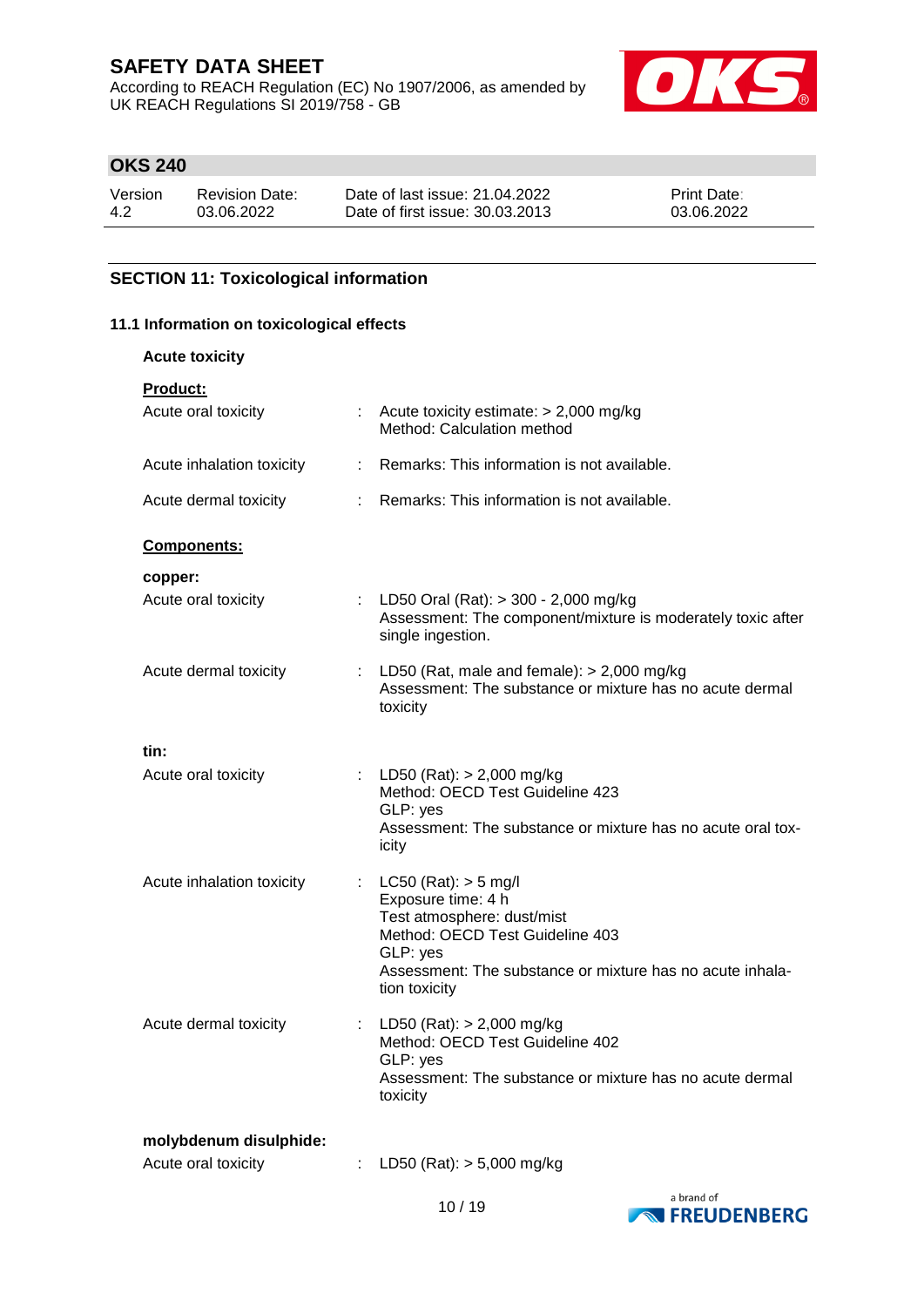According to REACH Regulation (EC) No 1907/2006, as amended by UK REACH Regulations SI 2019/758 - GB



| Version<br>4.2 |                      | <b>Revision Date:</b><br>03.06.2022 |                             | Date of last issue: 21.04.2022<br>Date of first issue: 30.03.2013 | Print Date:<br>03.06.2022 |
|----------------|----------------------|-------------------------------------|-----------------------------|-------------------------------------------------------------------|---------------------------|
|                |                      |                                     |                             |                                                                   |                           |
|                |                      | Acute dermal toxicity               |                             | : LD50 (Rat): $> 16,000$ mg/kg                                    |                           |
|                |                      | <b>Skin corrosion/irritation</b>    |                             |                                                                   |                           |
|                | Product:<br>Remarks  |                                     | $\mathcal{L}^{\mathcal{L}}$ | This information is not available.                                |                           |
|                |                      | Components:                         |                             |                                                                   |                           |
|                | tin:                 |                                     |                             |                                                                   |                           |
|                | Assessment<br>Result |                                     | ÷                           | No skin irritation<br>No skin irritation                          |                           |
|                |                      | molybdenum disulphide:              |                             |                                                                   |                           |
|                | Assessment<br>Result |                                     |                             | : No skin irritation<br>No skin irritation                        |                           |
|                |                      | Serious eye damage/eye irritation   |                             |                                                                   |                           |
|                | Product:             |                                     |                             |                                                                   |                           |
|                | Remarks              |                                     | ÷                           | Irritating to eyes.                                               |                           |
|                |                      | Components:                         |                             |                                                                   |                           |
|                | copper:              |                                     |                             |                                                                   |                           |
|                | Result               |                                     | ÷                           | Eye irritation                                                    |                           |
|                | tin:                 |                                     |                             |                                                                   |                           |
|                | Assessment           |                                     |                             | No eye irritation                                                 |                           |
|                | Result               |                                     |                             | No eye irritation                                                 |                           |
|                |                      | molybdenum disulphide:              |                             |                                                                   |                           |
|                | Assessment<br>Result |                                     |                             | No eye irritation<br>No eye irritation                            |                           |
|                |                      | Respiratory or skin sensitisation   |                             |                                                                   |                           |
|                | Product:             |                                     |                             |                                                                   |                           |
|                | Remarks              |                                     | ÷                           | This information is not available.                                |                           |
|                |                      | Components:                         |                             |                                                                   |                           |
|                |                      | molybdenum disulphide:              |                             |                                                                   |                           |
|                | Assessment           |                                     | ÷                           | Does not cause skin sensitisation.                                |                           |

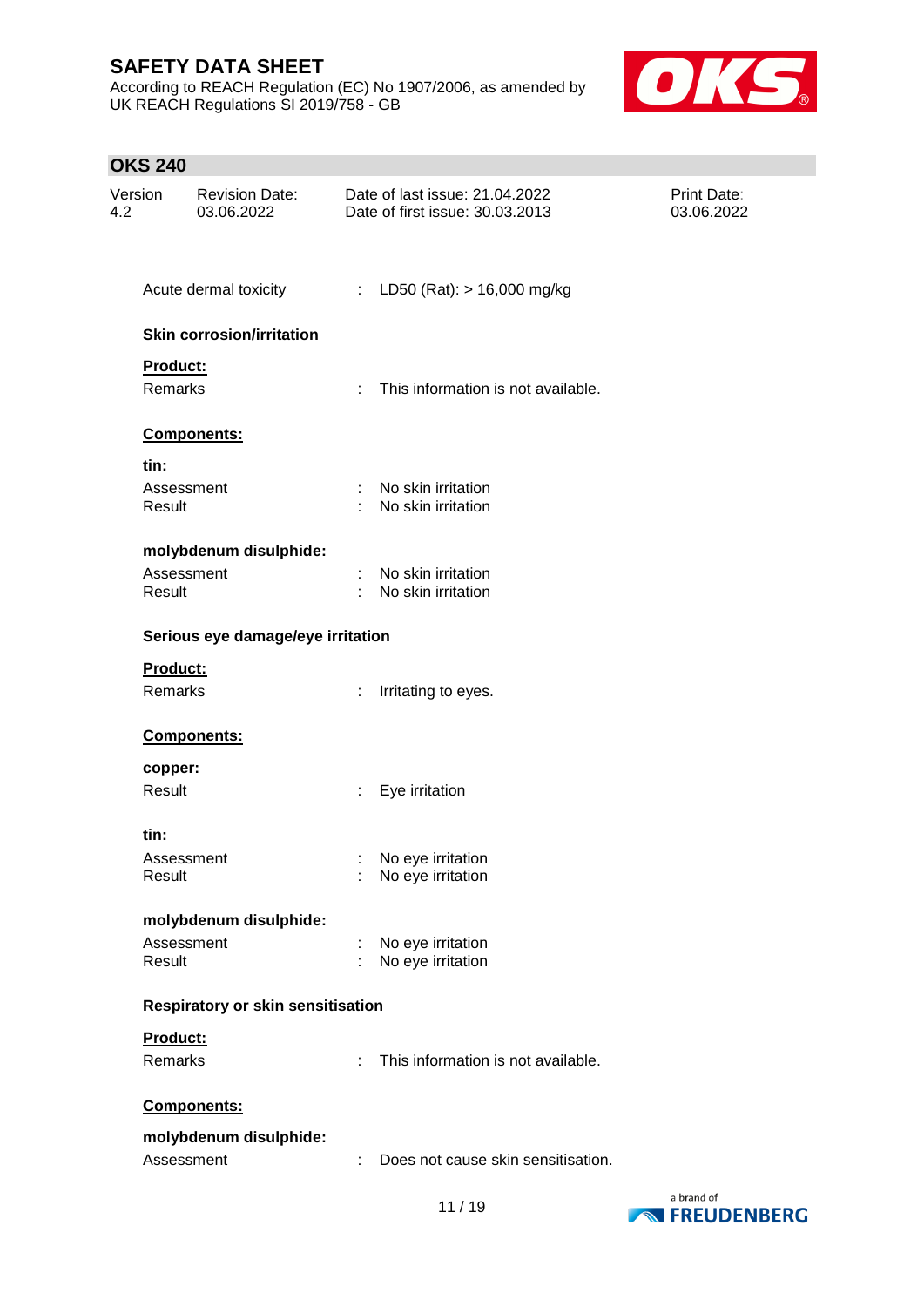According to REACH Regulation (EC) No 1907/2006, as amended by UK REACH Regulations SI 2019/758 - GB



| Version<br><b>Revision Date:</b><br>4.2<br>03.06.2022 |                 |                                                     | Date of last issue: 21.04.2022<br>Print Date:<br>Date of first issue: 30.03.2013<br>03.06.2022 |                                                                                                   |  |
|-------------------------------------------------------|-----------------|-----------------------------------------------------|------------------------------------------------------------------------------------------------|---------------------------------------------------------------------------------------------------|--|
|                                                       | Result          |                                                     | ÷                                                                                              | Does not cause skin sensitisation.                                                                |  |
|                                                       |                 | <b>Germ cell mutagenicity</b>                       |                                                                                                |                                                                                                   |  |
|                                                       | <b>Product:</b> |                                                     |                                                                                                |                                                                                                   |  |
|                                                       |                 | Genotoxicity in vitro                               | t.                                                                                             | Remarks: No data available                                                                        |  |
|                                                       |                 | Genotoxicity in vivo                                |                                                                                                | : Remarks: No data available                                                                      |  |
|                                                       |                 | Components:                                         |                                                                                                |                                                                                                   |  |
|                                                       |                 | molybdenum disulphide:                              |                                                                                                |                                                                                                   |  |
|                                                       | sessment        |                                                     |                                                                                                | Germ cell mutagenicity-As- : Animal testing did not show any mutagenic effects.                   |  |
|                                                       |                 | Carcinogenicity                                     |                                                                                                |                                                                                                   |  |
|                                                       | <b>Product:</b> |                                                     |                                                                                                |                                                                                                   |  |
|                                                       | Remarks         |                                                     | t.                                                                                             | No data available                                                                                 |  |
|                                                       |                 | Components:                                         |                                                                                                |                                                                                                   |  |
|                                                       | ment            | molybdenum disulphide:<br>Carcinogenicity - Assess- | $\mathcal{I}^{\mathcal{A}}$ .                                                                  | No evidence of carcinogenicity in animal studies.                                                 |  |
|                                                       |                 | <b>Reproductive toxicity</b>                        |                                                                                                |                                                                                                   |  |
|                                                       | <b>Product:</b> |                                                     |                                                                                                |                                                                                                   |  |
|                                                       |                 | Effects on fertility                                |                                                                                                | : Remarks: No data available                                                                      |  |
|                                                       | ment            | Effects on foetal develop-                          |                                                                                                | : Remarks: No data available                                                                      |  |
|                                                       |                 | <b>STOT - single exposure</b>                       |                                                                                                |                                                                                                   |  |
|                                                       |                 | Components:                                         |                                                                                                |                                                                                                   |  |
|                                                       |                 | molybdenum disulphide:                              |                                                                                                |                                                                                                   |  |
|                                                       | Assessment      |                                                     | ÷.                                                                                             | The substance or mixture is not classified as specific target<br>organ toxicant, single exposure. |  |
|                                                       |                 | <b>STOT - repeated exposure</b>                     |                                                                                                |                                                                                                   |  |
|                                                       |                 | Components:                                         |                                                                                                |                                                                                                   |  |
|                                                       |                 | molybdenum disulphide:                              |                                                                                                |                                                                                                   |  |
|                                                       |                 |                                                     |                                                                                                |                                                                                                   |  |

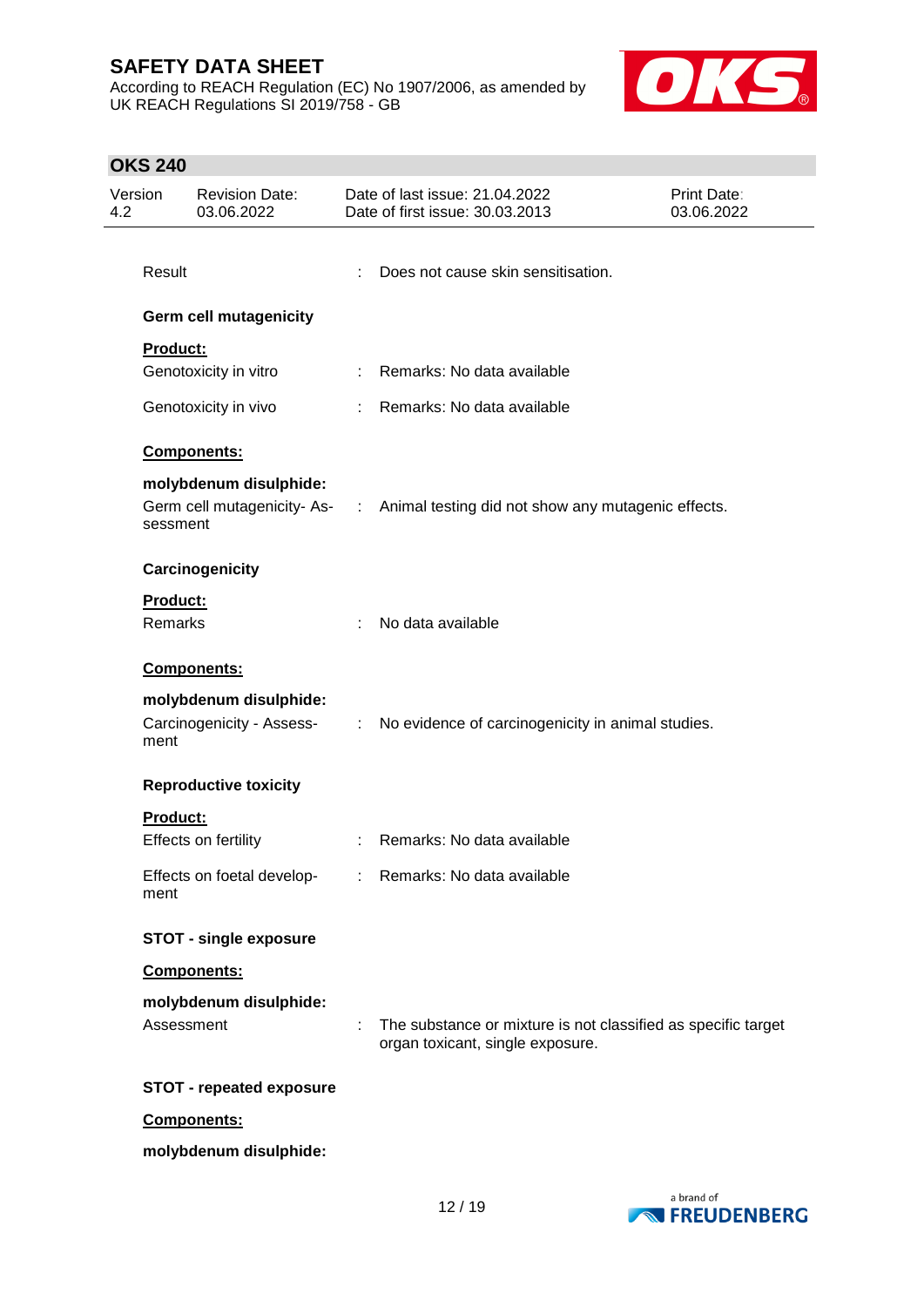According to REACH Regulation (EC) No 1907/2006, as amended by UK REACH Regulations SI 2019/758 - GB



### **OKS 240**

| Version<br>4.2 |                            | <b>Revision Date:</b><br>03.06.2022          |    | Date of last issue: 21.04.2022<br>Date of first issue: 30.03.2013                                   | Print Date:<br>03.06.2022 |
|----------------|----------------------------|----------------------------------------------|----|-----------------------------------------------------------------------------------------------------|---------------------------|
|                | Assessment                 |                                              | t  | The substance or mixture is not classified as specific target<br>organ toxicant, repeated exposure. |                           |
|                |                            | <b>Repeated dose toxicity</b>                |    |                                                                                                     |                           |
|                | <b>Product:</b><br>Remarks |                                              | ٠  | This information is not available.                                                                  |                           |
|                |                            | <b>Aspiration toxicity</b>                   |    |                                                                                                     |                           |
|                | <b>Product:</b>            | This information is not available.           |    |                                                                                                     |                           |
|                |                            | <b>Further information</b>                   |    |                                                                                                     |                           |
|                | <b>Product:</b><br>Remarks |                                              | t, | Information given is based on data on the components and<br>the toxicology of similar products.     |                           |
|                | Remarks                    | <b>Components:</b><br>molybdenum disulphide: | t  | Information given is based on data on the components and<br>the toxicology of similar products.     |                           |

# **SECTION 12: Ecological information**

### **12.1 Toxicity**

| <b>Product:</b>                                                                     |   |                                           |
|-------------------------------------------------------------------------------------|---|-------------------------------------------|
| Toxicity to fish                                                                    |   | Remarks: Very toxic to aquatic organisms. |
| Toxicity to daphnia and other : Remarks: No data available<br>aquatic invertebrates |   |                                           |
| Toxicity to algae/aquatic<br>plants                                                 |   | Remarks: No data available                |
| Toxicity to microorganisms                                                          | ÷ | Remarks: No data available                |

#### **12.2 Persistence and degradability**

### **Product:**

| Biodegradability |  | Remarks: No data available |  |  |
|------------------|--|----------------------------|--|--|
|------------------|--|----------------------------|--|--|

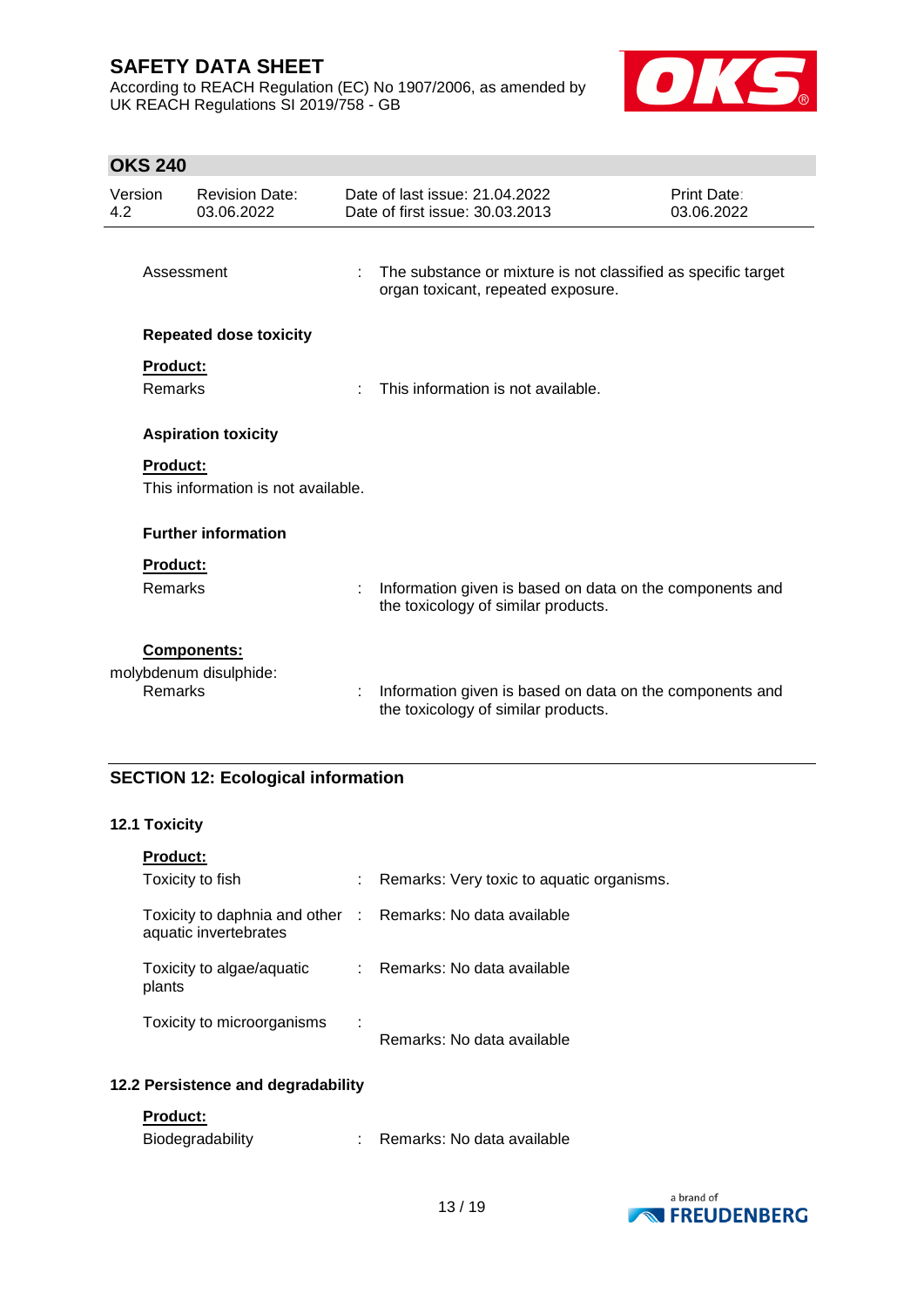According to REACH Regulation (EC) No 1907/2006, as amended by UK REACH Regulations SI 2019/758 - GB



### **OKS 240**

| Version<br>4.2 |                      | <b>Revision Date:</b><br>03.06.2022                |   | Date of last issue: 21.04.2022<br>Date of first issue: 30.03.2013                                                                                                                                                                                                         | Print Date:<br>03.06.2022 |
|----------------|----------------------|----------------------------------------------------|---|---------------------------------------------------------------------------------------------------------------------------------------------------------------------------------------------------------------------------------------------------------------------------|---------------------------|
|                | ity                  |                                                    |   | Physico-chemical removabil- : Remarks: No data available                                                                                                                                                                                                                  |                           |
|                |                      | 12.3 Bioaccumulative potential                     |   |                                                                                                                                                                                                                                                                           |                           |
|                | <b>Product:</b>      | <b>Bioaccumulation</b>                             |   | Remarks: This mixture contains no substance considered to<br>be persistent, bioaccumulating and toxic (PBT).<br>This mixture contains no substance considered to be very<br>persistent and very bioaccumulating (vPvB).                                                   |                           |
|                |                      | 12.4 Mobility in soil                              |   |                                                                                                                                                                                                                                                                           |                           |
|                | Product:<br>Mobility |                                                    |   | Remarks: No data available                                                                                                                                                                                                                                                |                           |
|                |                      | Distribution among environ-<br>mental compartments | ÷ | Remarks: No data available                                                                                                                                                                                                                                                |                           |
|                |                      | 12.5 Results of PBT and vPvB assessment            |   |                                                                                                                                                                                                                                                                           |                           |
|                | <b>Product:</b>      |                                                    |   |                                                                                                                                                                                                                                                                           |                           |
|                | Assessment           |                                                    |   | This substance/mixture contains no components considered<br>to be either persistent, bioaccumulative and toxic (PBT), or<br>very persistent and very bioaccumulative (vPvB) at levels of<br>0.1% or higher.                                                               |                           |
|                |                      | 12.6 Other adverse effects                         |   |                                                                                                                                                                                                                                                                           |                           |
|                | Product:             |                                                    |   |                                                                                                                                                                                                                                                                           |                           |
|                | tial                 | Endocrine disrupting poten-                        |   | The substance/mixture does not contain components consid-<br>ered to have endocrine disrupting properties according to<br>REACH Article 57(f) or Commission Delegated regulation<br>(EU) 2017/2100 or Commission Regulation (EU) 2018/605 at<br>levels of 0.1% or higher. |                           |
|                | mation               | Additional ecological infor-                       |   | Very toxic to aquatic organisms, may cause long-term adverse<br>effects in the aquatic environment.                                                                                                                                                                       |                           |

### **SECTION 13: Disposal considerations**

#### **13.1 Waste treatment methods**

Product : The product should not be allowed to enter drains, water courses or the soil. Do not dispose of with domestic refuse. Dispose of as hazardous waste in compliance with local and

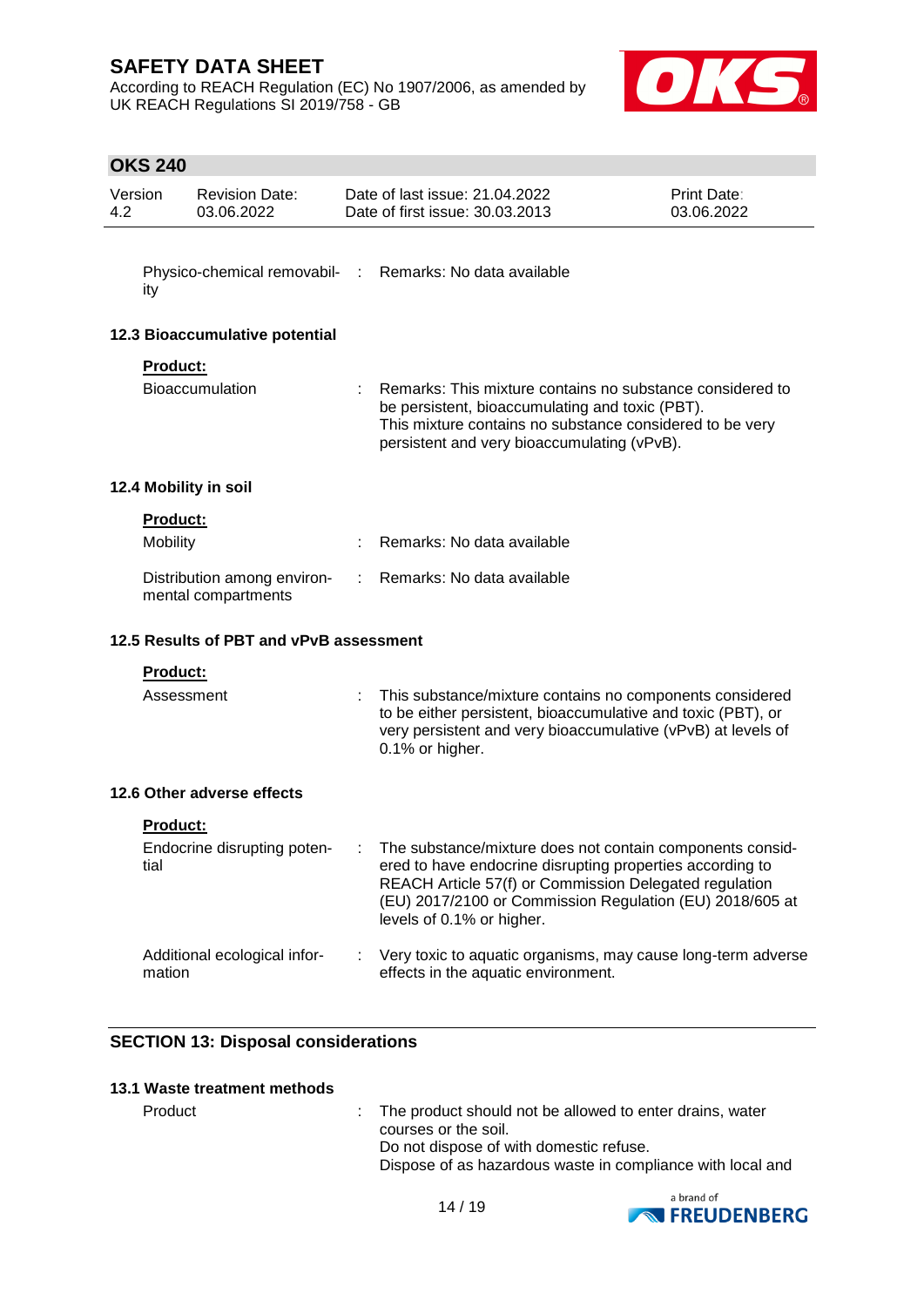According to REACH Regulation (EC) No 1907/2006, as amended by UK REACH Regulations SI 2019/758 - GB



# **OKS 240**

| Version<br>4.2         | <b>Revision Date:</b><br>03.06.2022 | Date of last issue: 21.04.2022<br>Date of first issue: 30.03.2013                                                                                                      | <b>Print Date:</b><br>03.06.2022 |
|------------------------|-------------------------------------|------------------------------------------------------------------------------------------------------------------------------------------------------------------------|----------------------------------|
|                        |                                     |                                                                                                                                                                        |                                  |
|                        |                                     | national regulations.                                                                                                                                                  |                                  |
|                        |                                     | Waste codes should be assigned by the user based on the<br>application for which the product was used.                                                                 |                                  |
| Contaminated packaging |                                     | Packaging that is not properly emptied must be disposed of as<br>the unused product.<br>Dispose of waste product or used containers according to<br>local regulations. |                                  |
|                        |                                     | The following Waste Codes are only suggestions:                                                                                                                        |                                  |
| Waste Code             |                                     | unused product<br>13 02 06*, synthetic engine, gear and lubricating oils                                                                                               |                                  |
|                        |                                     | uncleaned packagings<br>15 01 10, packaging containing residues of or contaminated<br>by hazardous substances                                                          |                                  |

### **SECTION 14: Transport information**

| 14.1 UN number or ID number     |    |                                                                     |
|---------------------------------|----|---------------------------------------------------------------------|
| <b>ADR</b>                      |    | <b>UN 3077</b>                                                      |
| <b>RID</b>                      |    | <b>UN 3077</b>                                                      |
| <b>IMDG</b>                     |    | <b>UN 3077</b>                                                      |
| <b>IATA</b>                     |    | <b>UN 3077</b>                                                      |
| 14.2 UN proper shipping name    |    |                                                                     |
| <b>ADR</b>                      |    | : ENVIRONMENTALLY HAZARDOUS SUBSTANCE, SOLID,<br>N.O.S.<br>(copper) |
| <b>RID</b>                      |    | : ENVIRONMENTALLY HAZARDOUS SUBSTANCE, SOLID,<br>N.O.S.<br>(copper) |
| <b>IMDG</b>                     |    | : ENVIRONMENTALLY HAZARDOUS SUBSTANCE, SOLID,<br>N.O.S.<br>(copper) |
| <b>IATA</b>                     |    | : Environmentally hazardous substance, solid, n.o.s.<br>(copper)    |
| 14.3 Transport hazard class(es) |    |                                                                     |
| <b>ADR</b>                      | ÷. | 9                                                                   |
| <b>RID</b>                      |    | 9                                                                   |

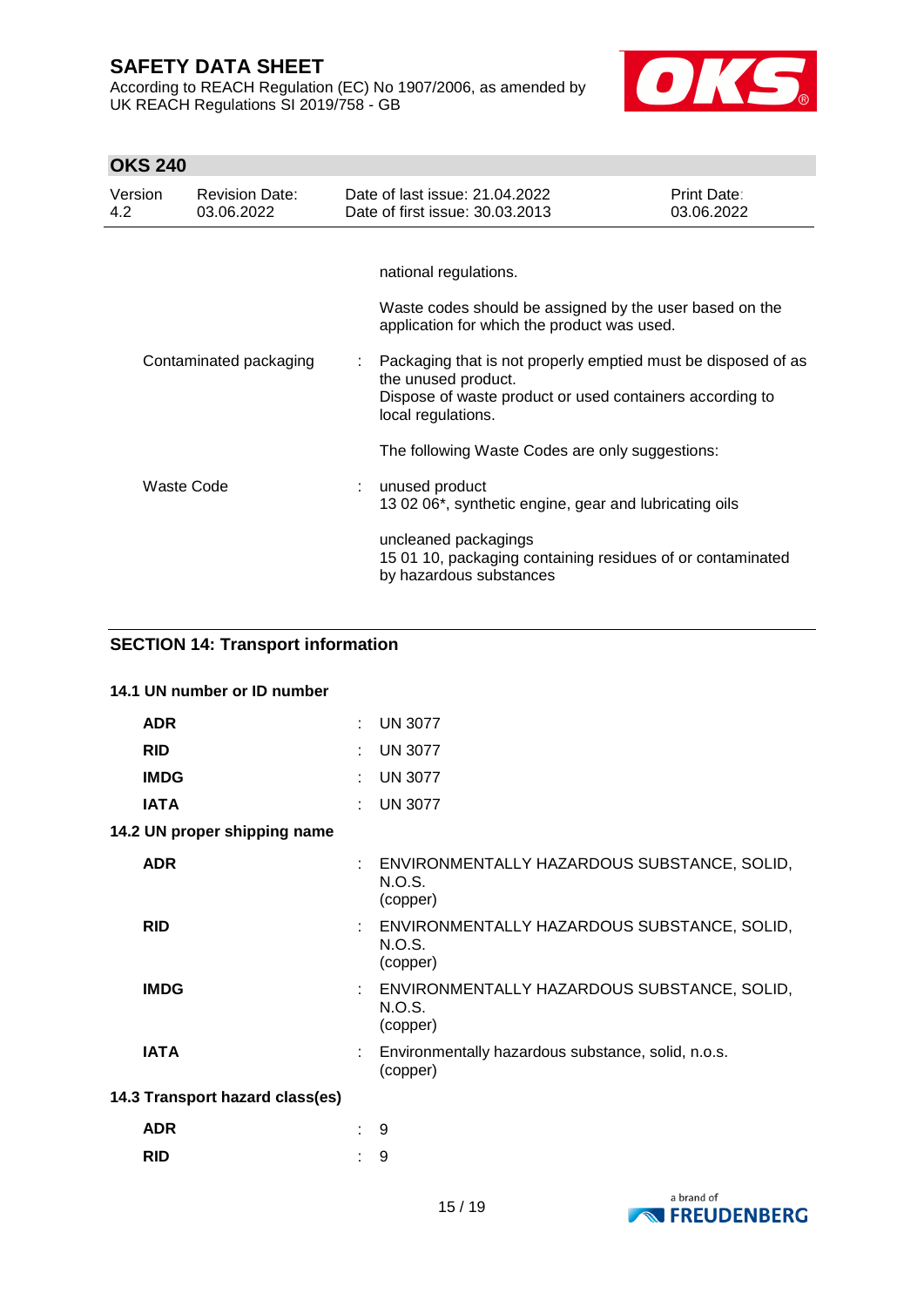According to REACH Regulation (EC) No 1907/2006, as amended by UK REACH Regulations SI 2019/758 - GB



| Version<br>4.2                                                                     | <b>Revision Date:</b><br>03.06.2022                                                                                                                                                                                                                                                                                                                  | Date of last issue: 21.04.2022<br>Date of first issue: 30.03.2013                                                             | Print Date:<br>03.06.2022 |
|------------------------------------------------------------------------------------|------------------------------------------------------------------------------------------------------------------------------------------------------------------------------------------------------------------------------------------------------------------------------------------------------------------------------------------------------|-------------------------------------------------------------------------------------------------------------------------------|---------------------------|
|                                                                                    |                                                                                                                                                                                                                                                                                                                                                      |                                                                                                                               |                           |
| <b>IMDG</b>                                                                        |                                                                                                                                                                                                                                                                                                                                                      | 9                                                                                                                             |                           |
| <b>IATA</b>                                                                        |                                                                                                                                                                                                                                                                                                                                                      | $\boldsymbol{9}$                                                                                                              |                           |
|                                                                                    | 14.4 Packing group                                                                                                                                                                                                                                                                                                                                   |                                                                                                                               |                           |
| <b>ADR</b><br>Labels<br><b>RID</b><br>Labels<br><b>IMDG</b><br>Labels<br>aircraft) | Packing group<br><b>Classification Code</b><br><b>Hazard Identification Number</b><br>Tunnel restriction code<br>Packing group<br><b>Classification Code</b><br><b>Hazard Identification Number</b><br>Packing group<br>EmS Code<br><b>IATA (Cargo)</b><br>Packing instruction (cargo<br>Packing instruction (LQ)<br>Packing group                   | Ш<br>M7<br>90<br>9<br>$(-)$<br>Ш<br>M7<br>90<br>9<br>$\mathbf{III}$<br>9<br>F-A, S-F<br>956<br>Y956<br>Ш                      |                           |
| Labels<br>Labels<br><b>ADR</b><br><b>RID</b><br><b>IMDG</b>                        | <b>IATA (Passenger)</b><br>Packing instruction (passen-<br>ger aircraft)<br>Packing instruction (LQ)<br>Packing group<br><b>14.5 Environmental hazards</b><br>Environmentally hazardous<br>Environmentally hazardous<br>Marine pollutant<br><b>IATA (Passenger)</b><br>Environmentally hazardous<br><b>IATA (Cargo)</b><br>Environmentally hazardous | Miscellaneous Dangerous Goods<br>956<br>Y956<br>III<br>Miscellaneous Dangerous Goods<br>yes<br>t.<br>yes<br>yes<br>yes<br>yes |                           |

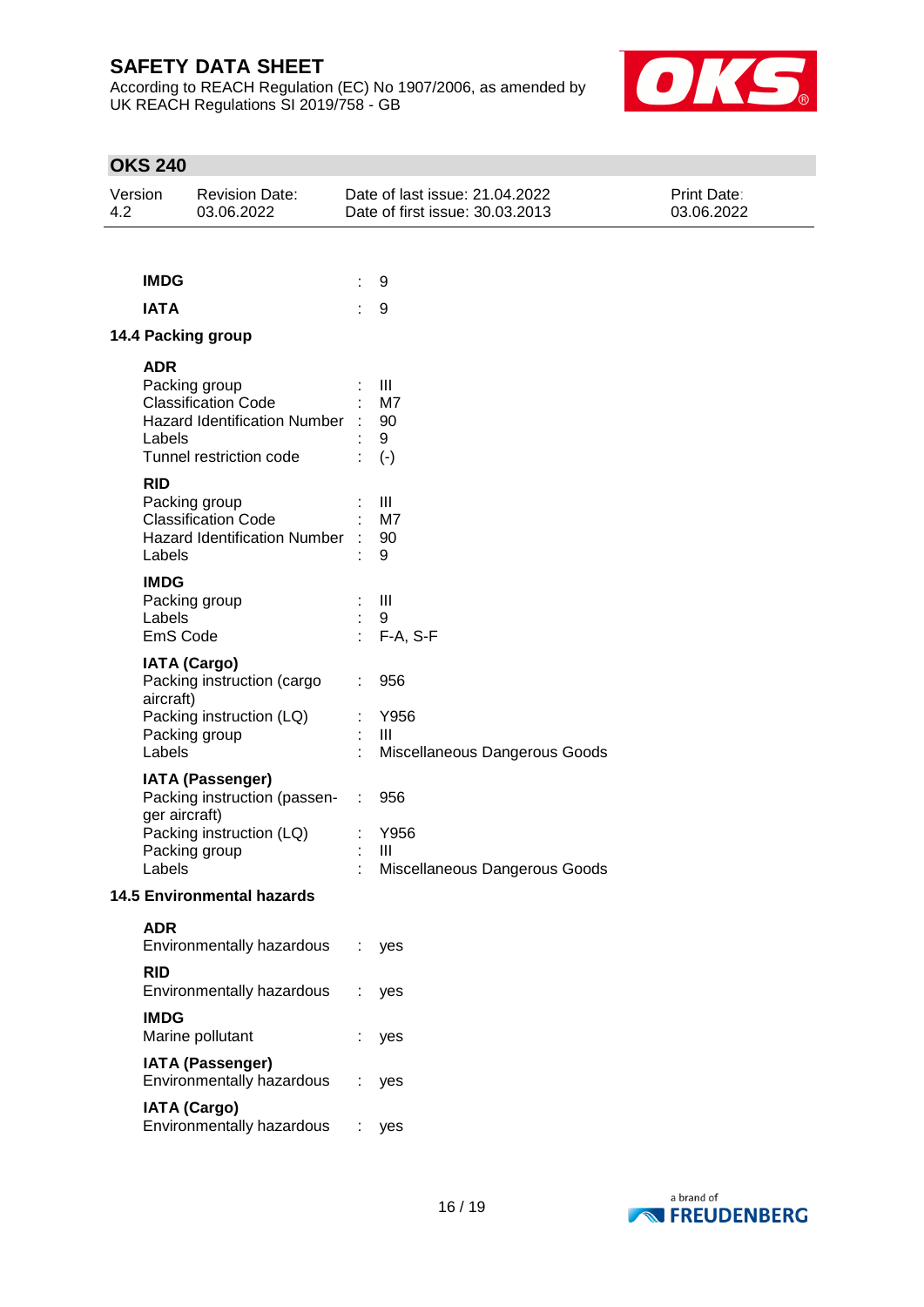According to REACH Regulation (EC) No 1907/2006, as amended by UK REACH Regulations SI 2019/758 - GB



### **OKS 240**

| Version | Revision Date: | Date of last issue: 21.04.2022  | <b>Print Date:</b> |
|---------|----------------|---------------------------------|--------------------|
| 4.2     | 03.06.2022     | Date of first issue: 30.03.2013 | 03.06.2022         |

#### **14.6 Special precautions for user**

The transport classification(s) provided herein are for informational purposes only, and solely based upon the properties of the unpackaged material as it is described within this Safety Data Sheet. Transportation classifications may vary by mode of transportation, package sizes, and variations in regional or country regulations.

#### **14.7 Maritime transport in bulk according to IMO instruments**

Remarks : Not applicable for product as supplied.

### **SECTION 15: Regulatory information**

### **15.1 Safety, health and environmental regulations/legislation specific for the substance or mixture**

| REACH - Restrictions on the manufacture, placing on<br>the market and use of certain dangerous substances,<br>mixtures and articles (Annex XVII)   |                    | : Not applicable |                                                                                                                  |
|----------------------------------------------------------------------------------------------------------------------------------------------------|--------------------|------------------|------------------------------------------------------------------------------------------------------------------|
| REACH - Candidate List of Substances of Very High<br>Concern for Authorisation (Article 59).<br>(EU SVHC)                                          |                    | Article 57).     | : This product does not contain sub-<br>stances of very high concern (Regu-<br>lation (EC) No 1907/2006 (REACH), |
| REACH - List of substances subject to authorisation<br>(Annex XIV)<br>(EU. REACH-Annex XIV)                                                        | t.                 |                  | Not applicable                                                                                                   |
| Regulation (EC) No 1005/2009 on substances that de-<br>plete the ozone layer<br>(EC 1005/2009)                                                     |                    | : Not applicable |                                                                                                                  |
| Regulation (EU) 2019/1021 on persistent organic pollu-<br>:<br>tants (recast)<br>(EU POP)                                                          |                    |                  | Not applicable                                                                                                   |
| Regulation (EC) No 649/2012 of the European Parlia-<br>ment and the Council concerning the export and import<br>of dangerous chemicals<br>(EU PIC) | $\mathbb{Z}^{n-1}$ |                  | Not applicable                                                                                                   |
| UK REACH List of substances subject to authorisation<br>(Annex XIV)<br>(UK. REACH Annex XIV)                                                       |                    | : Not applicable |                                                                                                                  |
| GB Export and import of hazardous chemicals - Prior<br>Informed Consent (PIC) Regulation<br>(GB PIC)                                               | $\mathbb{R}^n$     |                  | Not applicable                                                                                                   |
| Regulation (EU) 2019/1148 on the marketing and use of :<br>explosives precursors                                                                   |                    |                  | Not applicable                                                                                                   |

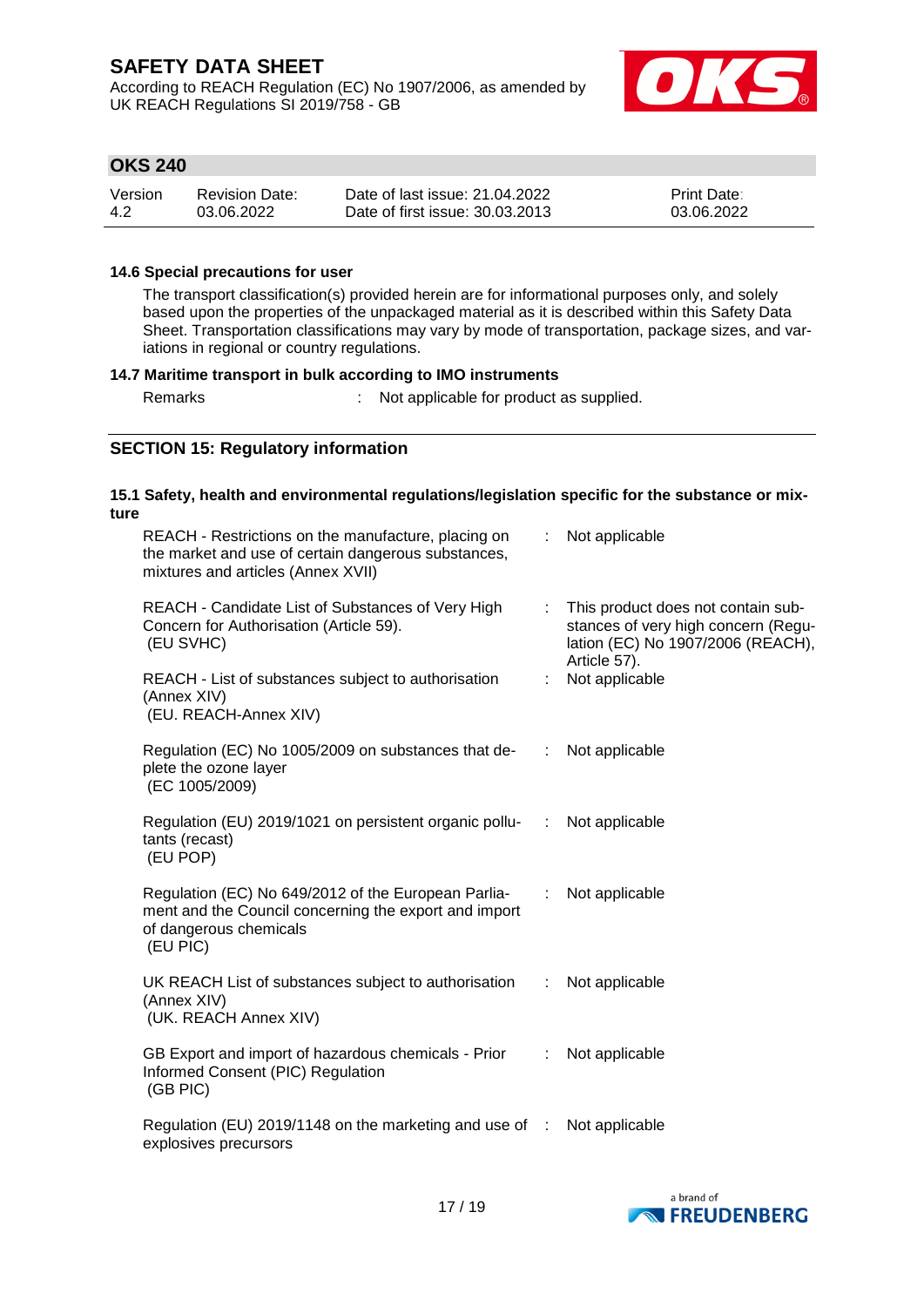According to REACH Regulation (EC) No 1907/2006, as amended by UK REACH Regulations SI 2019/758 - GB



### **OKS 240**

| Version | <b>Revision Date:</b> | Date of last issue: 21.04.2022  | <b>Print Date:</b> |
|---------|-----------------------|---------------------------------|--------------------|
| 4.2     | 03.06.2022            | Date of first issue: 30.03.2013 | 03.06.2022         |

#### **15.2 Chemical safety assessment**

This information is not available.

#### **SECTION 16: Other information**

#### **Full text of H-Statements**

| H <sub>302</sub> | : Harmful if swallowed.                                 |
|------------------|---------------------------------------------------------|
| H319             | : Causes serious eye irritation.                        |
| H400             | $\therefore$ Very toxic to aquatic life.                |
| H410             | : Very toxic to aquatic life with long lasting effects. |

#### **Full text of other abbreviations**

#### 91/322/EEC : Europe. Commission Directive 91/322/EEC on establishing indicative limit values GB EH40 : UK. EH40 WEL - Workplace Exposure Limits 91/322/EEC / TWA : Limit Value - eight hours GB EH40 / TWA : Long-term exposure limit (8-hour TWA reference period) GB EH40 / STEL : Short-term exposure limit (15-minute reference period)

ADN - European Agreement concerning the International Carriage of Dangerous Goods by Inland Waterways; ADR - Agreement concerning the International Carriage of Dangerous Goods by Road; AIIC - Australian Inventory of Industrial Chemicals; ASTM - American Society for the Testing of Materials; bw - Body weight; CLP - Classification Labelling Packaging Regulation; Regulation (EC) No 1272/2008; CMR - Carcinogen, Mutagen or Reproductive Toxicant; DIN - Standard of the German Institute for Standardisation; DSL - Domestic Substances List (Canada); ECHA - European Chemicals Agency; EC-Number - European Community number; ECx - Concentration associated with x% response; ELx - Loading rate associated with x% response; EmS - Emergency Schedule; ENCS - Existing and New Chemical Substances (Japan); ErCx - Concentration associated with x% growth rate response; GHS - Globally Harmonized System; GLP - Good Laboratory Practice; IARC - International Agency for Research on Cancer; IATA - International Air Transport Association; IBC - International Code for the Construction and Equipment of Ships carrying Dangerous Chemicals in Bulk; IC50 - Half maximal inhibitory concentration; ICAO - International Civil Aviation Organization; IECSC - Inventory of Existing Chemical Substances in China; IMDG - International Maritime Dangerous Goods; IMO - International Maritime Organization; ISHL - Industrial Safety and Health Law (Japan); ISO - International Organisation for Standardization; KECI - Korea Existing Chemicals Inventory; LC50 - Lethal Concentration to 50 % of a test population; LD50 - Lethal Dose to 50% of a test population (Median Lethal Dose); MARPOL - International Convention for the Prevention of Pollution from Ships; n.o.s. - Not Otherwise Specified; NO(A)EC - No Observed (Adverse) Effect Concentration; NO(A)EL - No Observed (Adverse) Effect Level; NOELR - No Observable Effect Loading Rate; NZIoC - New Zealand Inventory of Chemicals; OECD - Organization for Economic Co-operation and Development; OPPTS - Office of Chemical Safety and Pollution Prevention; PBT - Persistent, Bioaccumulative and Toxic substance; PICCS - Philippines Inventory of Chemicals and Chemical Substances; (Q)SAR - (Quantitative) Structure Activity Relationship; REACH - Regulation (EC) No 1907/2006 of the European Parliament and of the Council concerning the Registration, Evaluation, Authorisation and Restriction of Chemicals; RID - Regulations concerning the International Carriage of Dangerous